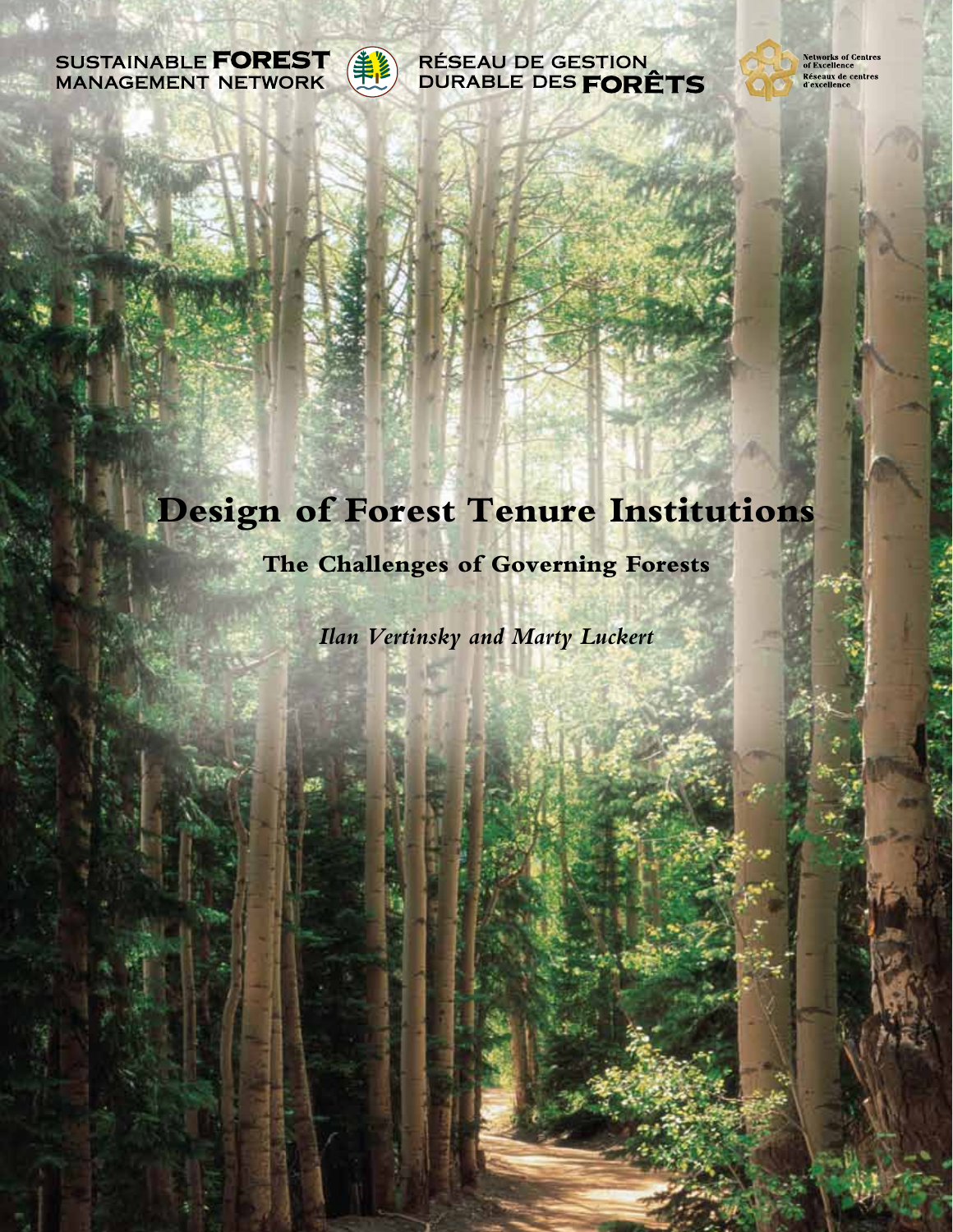#### **THE SUSTAINABLE FOREST MANAGEMENT NETWORK**

Established in 1995, the Sustainable Forest Management Network (SFM Network) is an incorporated, non-profit research organization based at the University of Alberta in Edmonton, Alberta, Canada.

The SFM Network's mission is to:

- Deliver an internationally-recognized, interdisciplinary program that undertakes relevant university-based research;
- Develop networks of researchers, industry, government, Aboriginal, and non-government organization partners;
- Offer innovative approaches to knowledge transfer; and
- Train scientists and advanced practitioners to meet the challenges of natural resource management.

The SFM Network receives about 60% of its \$7 million annual budget from the Networks of Centres of Excellence (NCE) Program, a Canadian initiative sponsored by the NSERC, SSHRC, and CIHR research granting councils. Other funding partners include the University of Alberta, governments, forest industries, Aboriginal groups, nongovernmental organizations, and the BIOCAP Canada Foundation (through the Sustainable Forest Management Network/BIOCAP Canada Foundation Joint Venture Agreement).

#### **KNOWLEDGE EXCHANGE AND TECHNOLOGY EXTENSION PROGRAM**

The SFM Network completed approximately 334 research projects from 1995 – 2008. These projects enhanced the knowledge and understanding of many aspects of the boreal forest ecosystem, provided unique training opportunities for both graduate and undergraduate students and established a network of partnerships across Canada between researchers, government, forest companies and Aboriginal communities.

The SFM Network's research program was designed to contribute to the transition of the forestry sector from sustained yield forestry to sustainable forest management. Two key elements in this transition include:

- Development of strategies and tools to promote ecological, economic and social sustainability, and
- Transfer of knowledge and technology to inform policy makers and affect forest management practices.

In order to accomplish this transfer of knowledge, the research completed by the Network must be provided to the Network Partners in a variety of forms. The KETE Program is developing a series of tools to facilitate knowledge transfer to their Partners. The Partners' needs are highly variable, ranging from differences in institutional arrangements or corporate philosophies to the capacity to interpret and implement highly technical information. An assortment of strategies and tools is required to facilitate the exchange of information across scales and to a variety of audiences.

The KETE documents represent one element of the knowledge transfer process, and attempt to synthesize research results, from research conducted by the Network and elsewhere in Canada, into a SFM systems approach to assist foresters, planners and biologists with the development of alternative approaches to forest management planning and operational practices.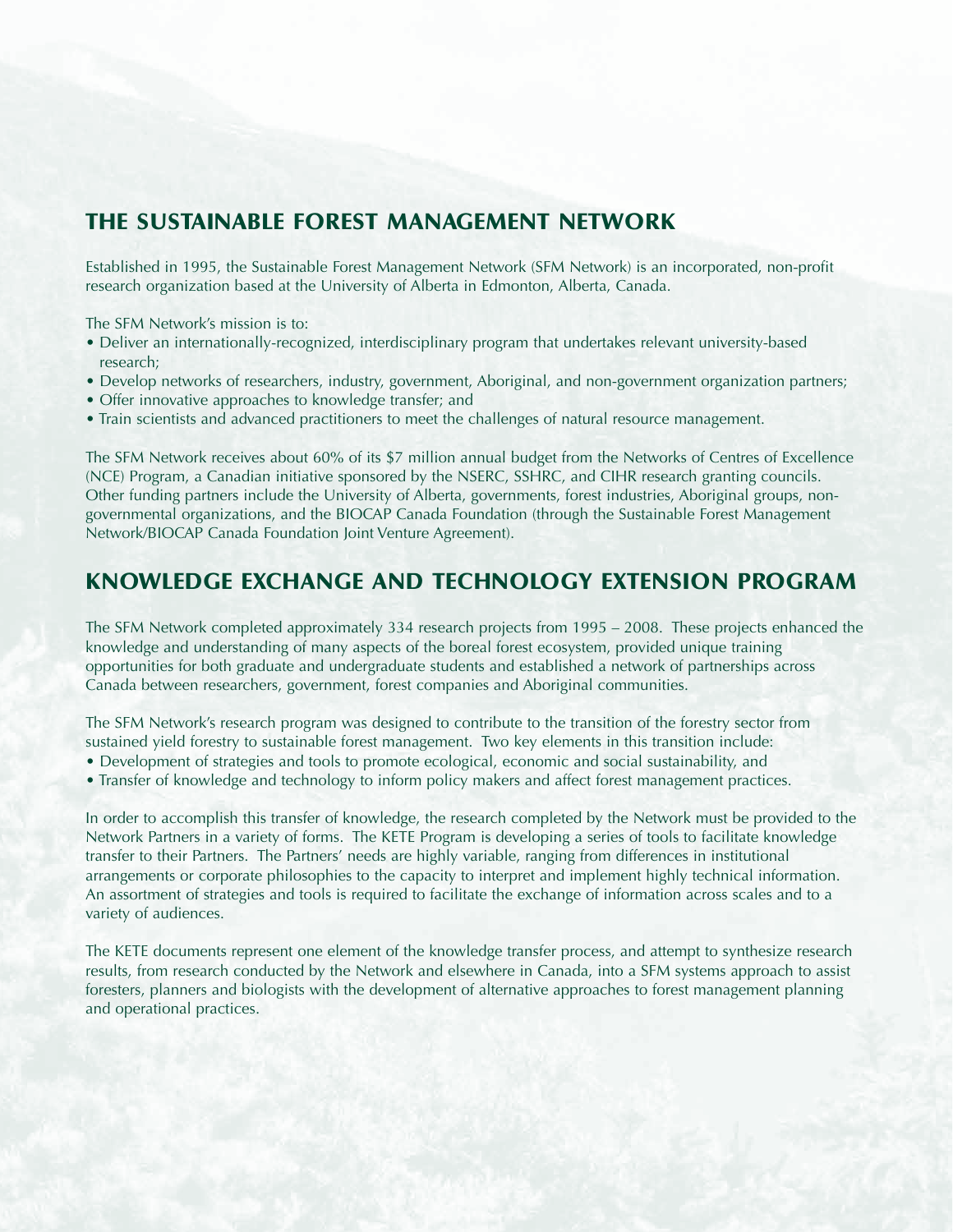### **SFM NETWORK PARTNERS AND AFFILIATES AUGUST 2008**

#### **GRANTING COUNCILS**

- Networks of Centres of Excellence (NCE) Program
	- Natural Sciences and Engineering Research Council of Canada (NSERC)
	- Social Sciences and Humanities Research Council of Canada (SSHRC)

#### **FUNDING PARTNERS**

#### **GOVERNMENTS**

- Canadian Forest Service
- Environment Canada
- Parks Canada
- Government of Alberta Sustainable Resource Development
- Government of British Columbia Ministry of Forests and Range
- Government of Manitoba Department of Conservation
- Government of Newfoundland and Labrador Department of Natural Resources
- Government of Ontario
	- Ministry of Natural Resources
- Gouvernement du Québec

Ministère des Ressources naturelles, de la Faune et des Parcs

• Government of Yukon Territory Energy, Mines and Resources

#### **INDUSTRIES**

- AbitibiBowater Inc.
- Ainsworth Lumber Co. Ltd.
- Alberta-Pacific Forest Industries Inc.
- Canadian Forest Products Ltd.
- Daishowa-Marubeni International Ltd.
- J.D. Irving, Limited
- LP Canada Ltd.
- Manning Diversified Forest Products Ltd.
- Tembec Inc.
- Tolko Industries Ltd.
- Weyerhaeuser Company Ltd.

#### **ABORIGINAL GROUPS**

- Heart Lake First Nation
- Kamloops Indian Band
- Métis National Council
- Moose Cree First Nation
- Treaty 8 First Nations in Alberta

#### **NON-GOVERNMENT ORGANIZATIONS (NGOs)**

• Ducks Unlimited Canada

#### **INSTITUTION PARTNERS**

- University of Alberta (Host Institution; also a Funding Partner)
- Concordia University
- Dalhousie University
- Lakehead University
- McGill University
- Memorial University of Newfoundland
- Mount Royal College
- Royal Roads University
- Ryerson University
- Simon Fraser University
- Thompson Rivers University
- Trent University
- Université de Moncton
- Université de Montréal
- Université de Sherbrooke
- Université du Québec à Chicoutimi
- Université du Québec à Montréal
- Université du Québec à Rimouski
- Université du Québec à Trois-Rivières
- Université du Québec en Abitibi-Témiscamingue
- Université Laval
- University of British Columbia
- University of Calgary
- University of Guelph
- University of Lethbridge
- 
- 
- University of Northern British Columbia
- University of Ottawa
- University of Regina
- University of Saskatchewan
- University of Toronto
- University of Victoria
- University of Waterloo
- University of Western Ontario
- University of Winnipeg
- 

#### **AFFILIATES**

- Canadian Institute of Forestry
- Forest Ecosystem Science Co-operative
- Forest Engineering Research Institute of Canada
- Lake Abitibi Model Forest
- Manitoba Model Forest
- National Aboriginal Forestry Association
- - - Wilfrid Laurier University

- 
- - University of Manitoba

#### • University of New Brunswick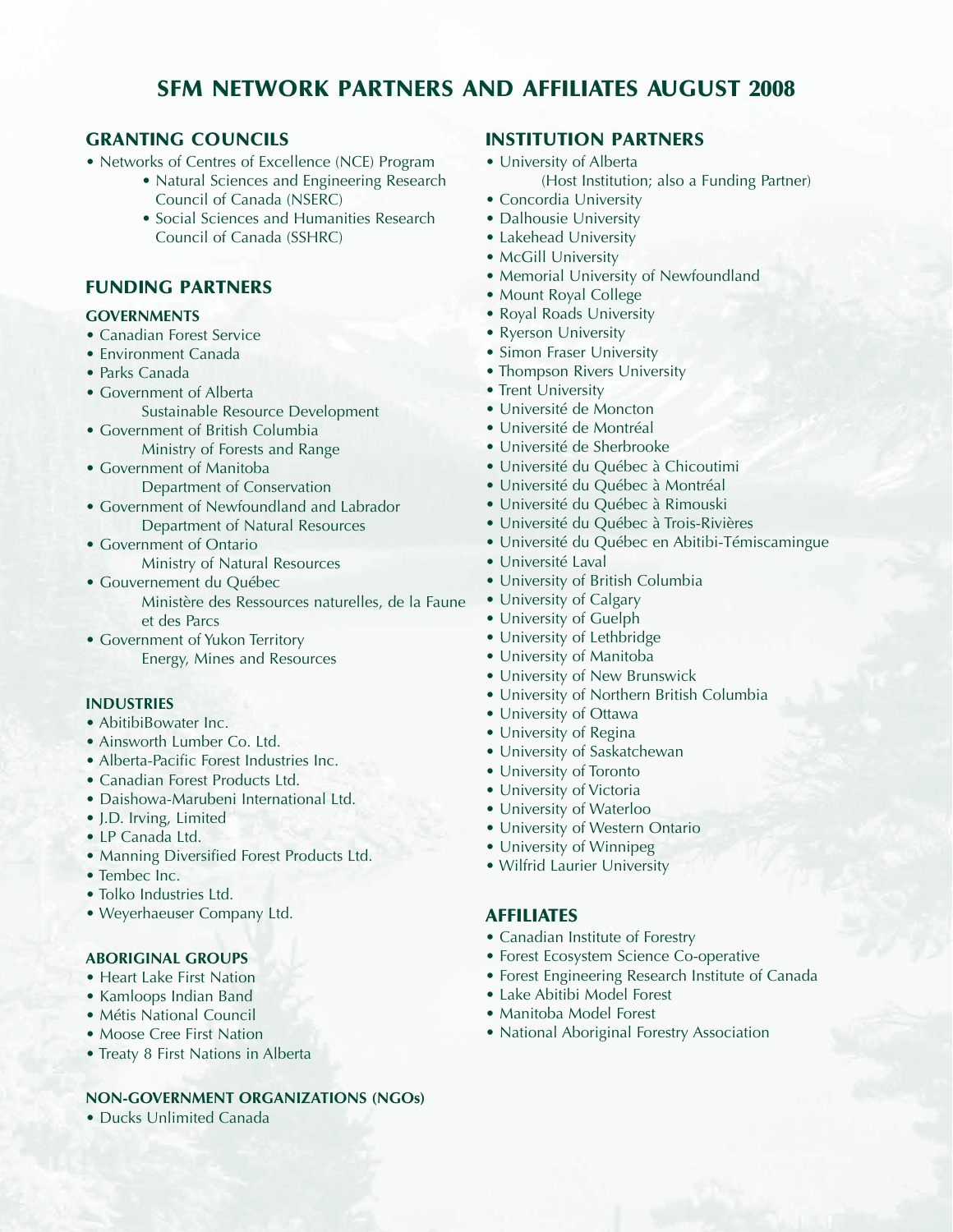

*Knowledge Exchange and Technology Extension Program (KETE) Sustainable Forest Management Network*

# **Design of Forest Tenure Institutions**

# **The Challenges of Governing Forests**

*By*

*Ilan Vertinsky<sup>1</sup> and Marty Luckert<sup>2</sup>*

*<sup>1</sup> Director, Forest Economics and Policy Analysis Research Unit, University of British Columbia, Ilan.Vertinsky@sauder.ubc.ca*

*<sup>2</sup> Professor, Forest Economics and Policy, University of Alberta, Marty.Luckert@ualberta.ca*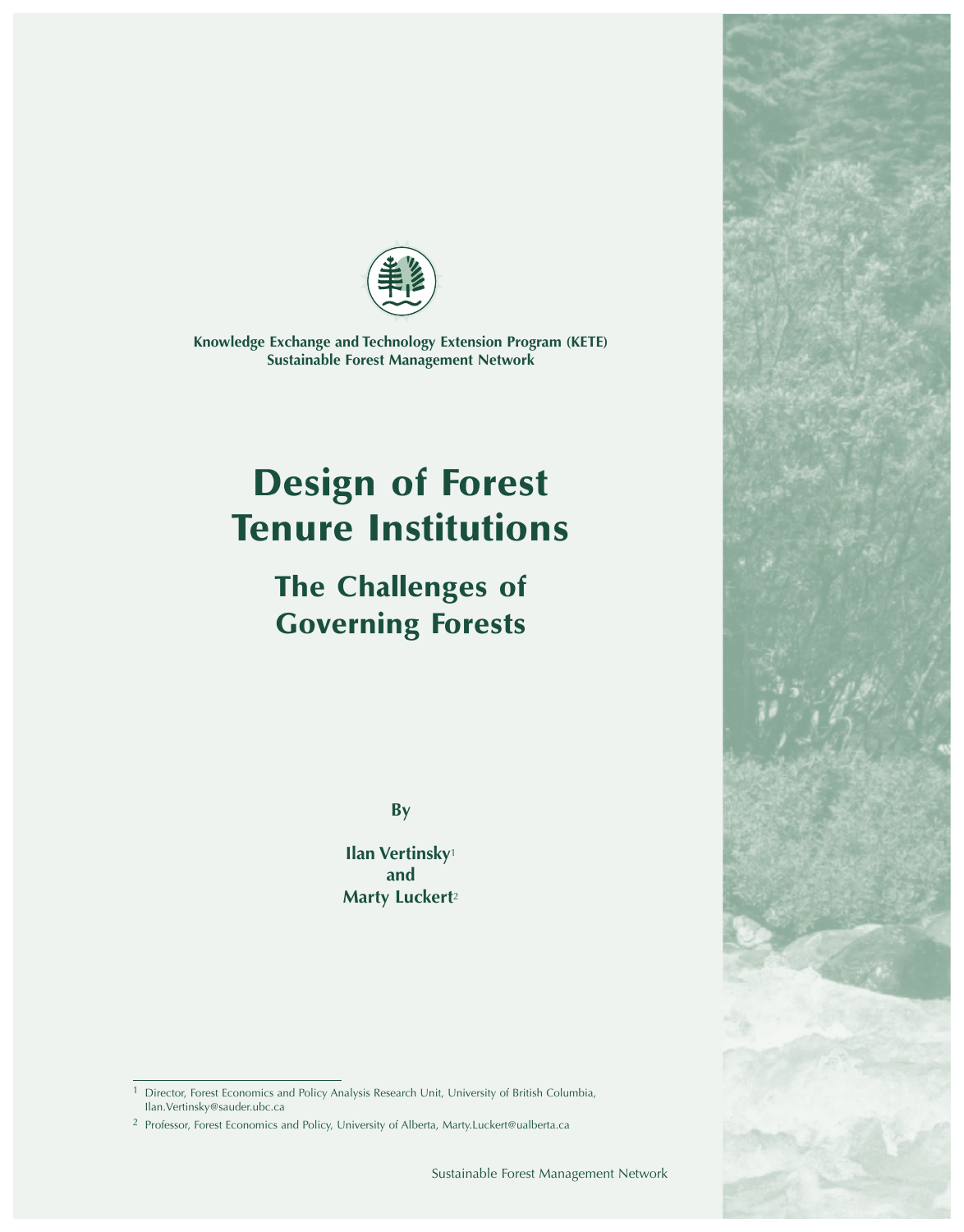

#### *© 2010, Sustainable Forest Management Network*

*This publication may be reproduced in whole or in part for non-commercial use without permission provided that its source is fully acknowledged. Reproduction of this publication in whole or in part for any other purpose, including commercial sale or distribution, requires prior written permission from the Sustainable Forest Management Network.*

*No guarantee or warranty, expressed or implied, is made about the value or stability of the information or links made herein.*

*The views, conclusions and recommendations contained in this publication are those of the authors and should not be construed as endorsement by the Sustainable Forest Management Network.*

*Citation: Vertinsky, I., and Luckert, M. 2010. Design of Forest Tenure Institutions: The Challenges of Governing Forests. Sustainable Forest Management Network, Edmonton, Alberta 36 pp.*

**ISBN# 978-55261-242-2 Printed in Canada** *Cette publication est aussi disponible en français* **Published March 2010**

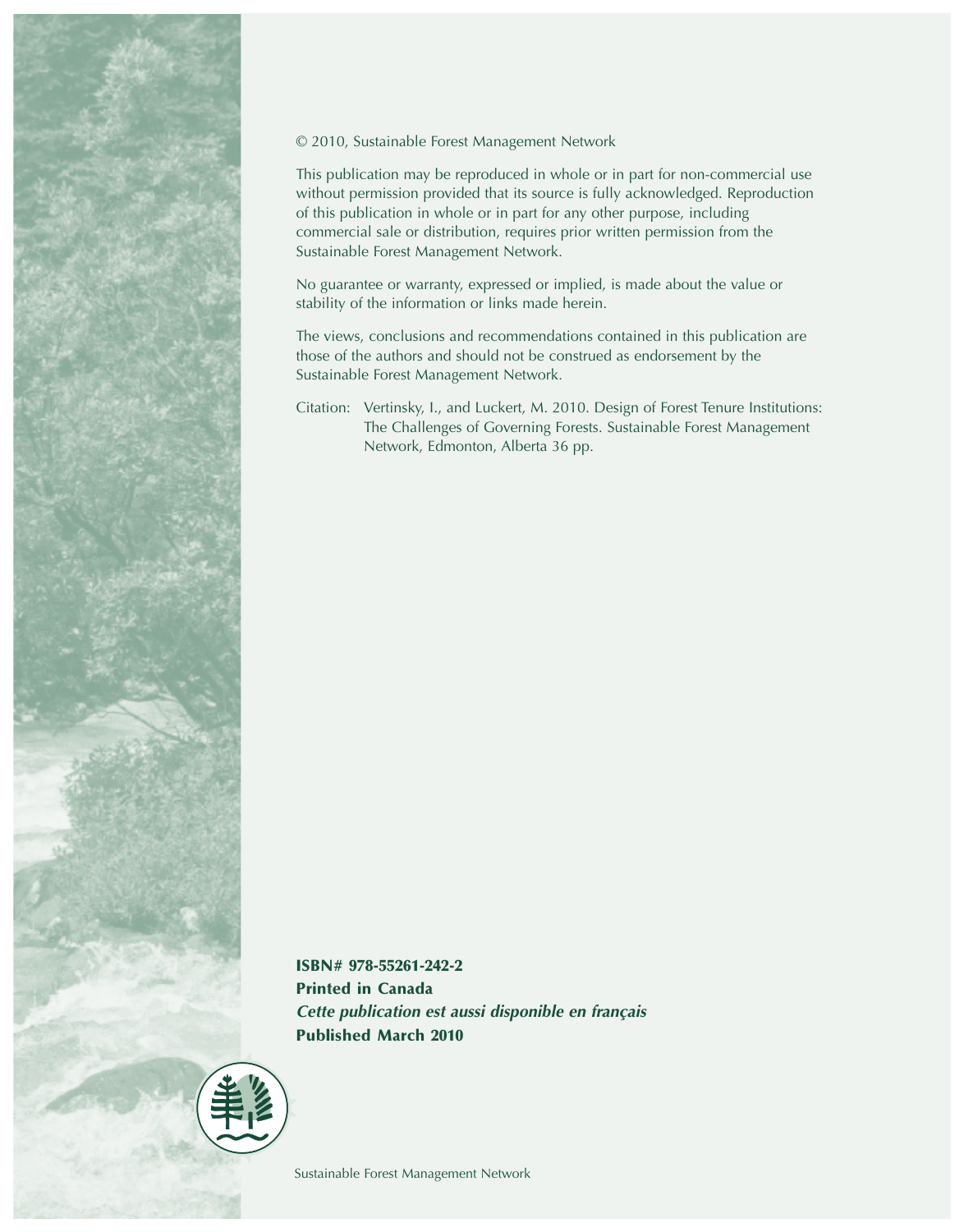# **Preface**

*There is an emerging consensus that the forest sector is in a severe crisis. Unlike crises in the past, this crisis is not a mere reflection of temporary circumstances, a manifestation of normal economic cycles or a result of policy failures that marginal adjustments can correct. This crisis presents a persistent threat with far reaching implications for the future of the forest sector in Canada. It has become clear that the sector faces challenges that are fundamental and complex, requiring the articulation of new visions for the forest and bold actions. Forest tenure, an important policy instrument, has been viewed both as part of the problem but also as a key to the solution.* 

*The Sustainable Forest Management Network, recognizing the role that tenure systems may play in coping with the challenges that the forest sector faces, funded a major national study that explored the design of new tenure institutions. The study investigated both the theoretical and the practical design features of Crown Forest tenures, the consequences of changes to tenure systems and strategies for bringing about the desired changes and their implementation. This synthesis report is based on the various studies that were produced as part of the project. Its objective is to share with decision makers, inside and outside the forest sector, an analysis of current tenure systems. It provides some critical information about how the tenure systems are working, what options might respond effectively to the challenges the forest sector faces and the potential consequences of changes in the system.* 

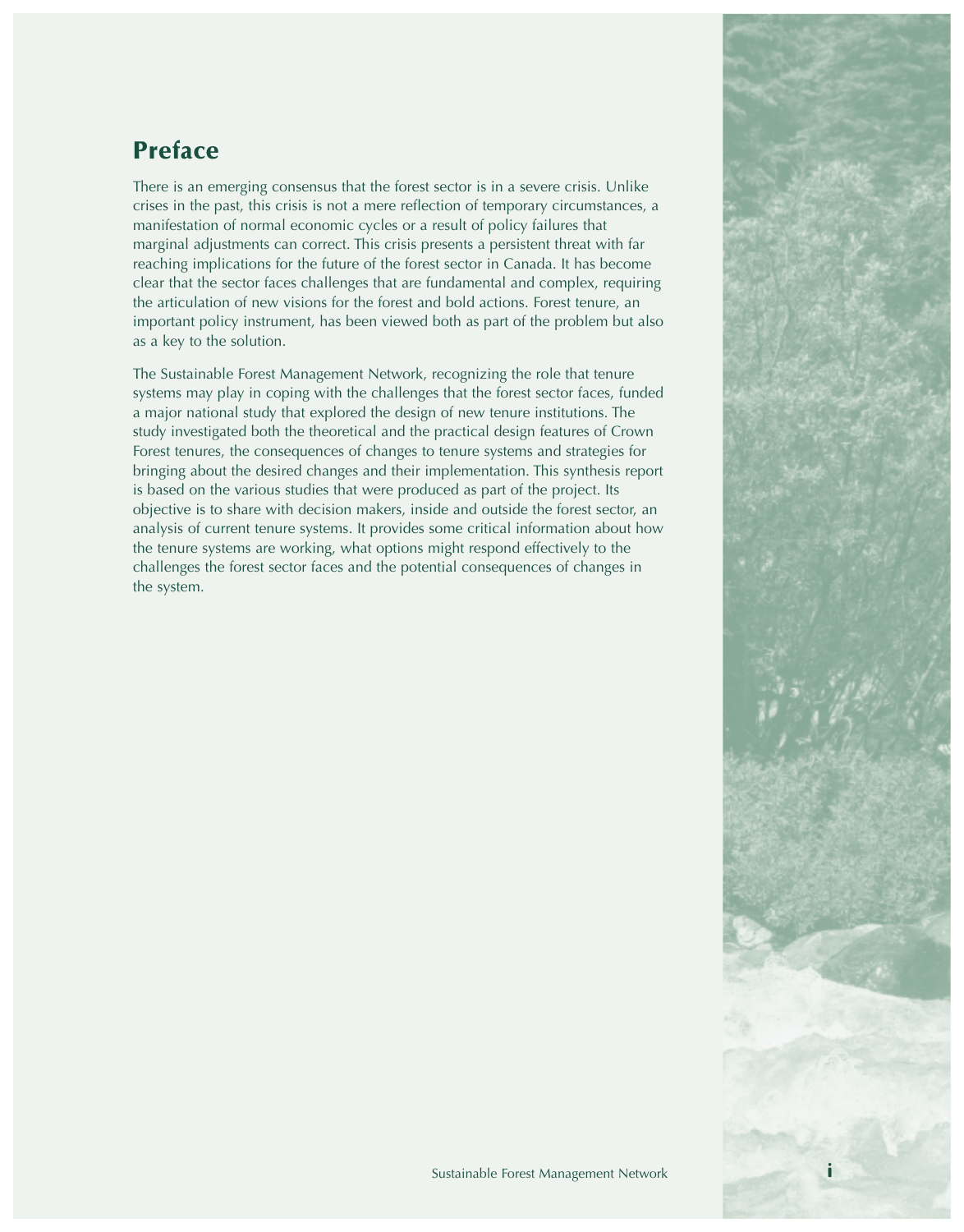# **TABLE OF CONTENTS**

| 1.0 |                  |                                                                 |  |
|-----|------------------|-----------------------------------------------------------------|--|
| 2.0 |                  |                                                                 |  |
| 3.0 |                  | Redesign of Crown forests tenure systems in Canada              |  |
|     | 3.1              |                                                                 |  |
|     | 3.2              |                                                                 |  |
|     | 3.3 <sup>°</sup> |                                                                 |  |
|     |                  | 3.3.2                                                           |  |
|     |                  | 3.3.3 Profiles of Canadian tenure systems: a critical view 14   |  |
| 4.0 |                  |                                                                 |  |
|     | 4.1              | Redesign of tenure systems without major changes to             |  |
|     | 4.2              |                                                                 |  |
|     | 4.3              |                                                                 |  |
| 5.0 |                  | Getting from here to there: the challenges of implementation 22 |  |
| 6.0 |                  |                                                                 |  |
|     |                  |                                                                 |  |
|     |                  |                                                                 |  |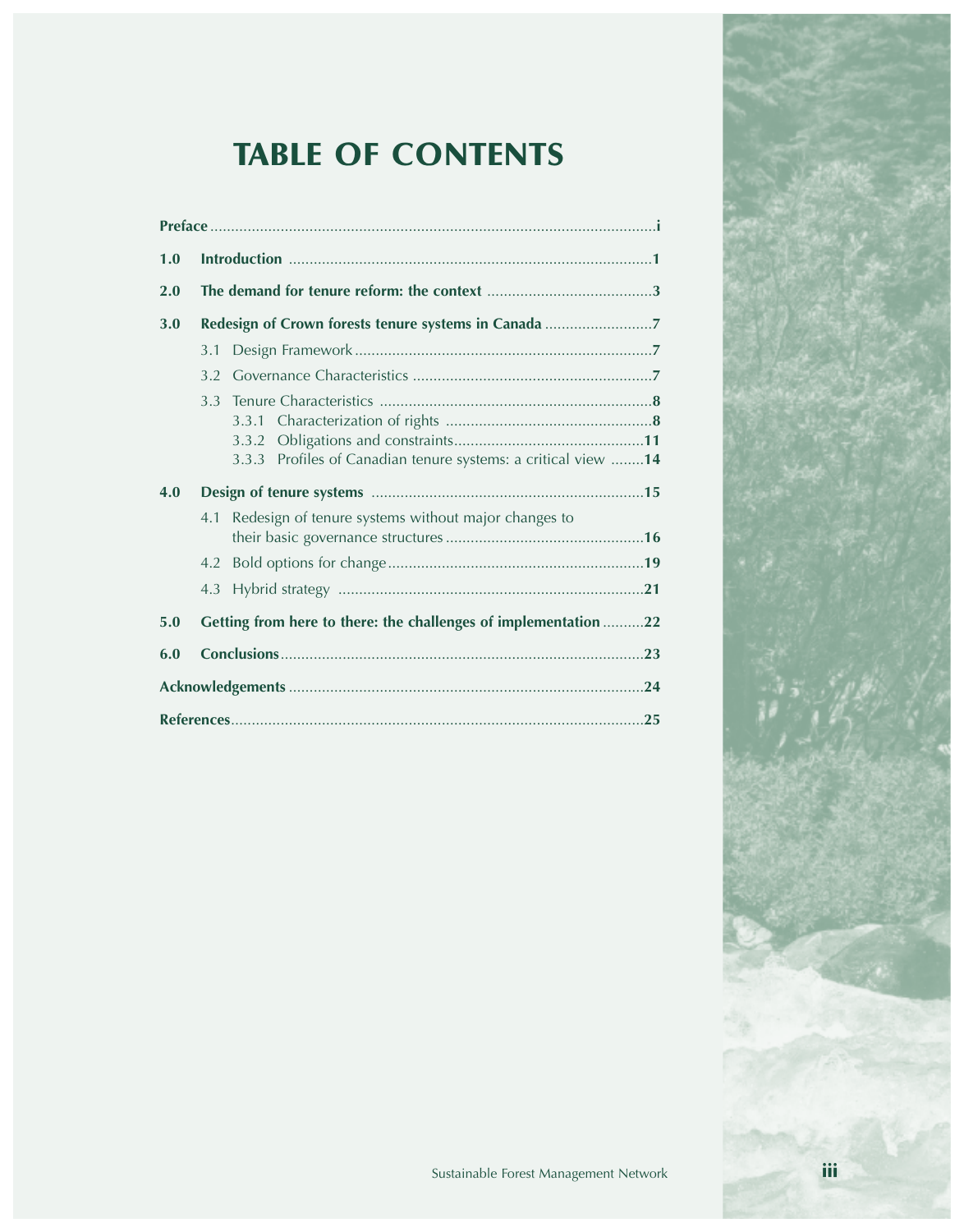# **1.0 Introduction**

*Canada has about 402 million hectares of forest lands. 93% of these forest lands are publicly owned. 70% of the lands are under provincial jurisdiction while 16% are under federal or territorial control (CFS 2007). The governance of Crown lands is an important matter not only to Canadians but also to the global community. The global interest in Canadian forests stems from their ecological value for biodiversity, their role in the carbon cycle and their services as filters of water and air. Canadian forests constitute 10% of the world's forest cover and 30% of the world's boreal forest (CFS 2007) so there is an intense international interest in how Canadian forests are governed. Indeed this interest has been manifested in the past via direct attempts to influence the governance of Canadian forests by international NGOs through boycotts, lobbying and other means of social action.* 

*Nationally the value of the forests is also manifested in many other dimensions. In 2007 Canada's forest sector supported directly or indirectly 800,000 jobs, about 5% of total employment in Canada. In addition to employment benefits they contributed to Canada's balance of payments, constituting close to 10% of Canada's merchandise exports and 3% of the country's gross domestic products (CFS 2007).* 

*Forests are important both economically and socially in Canada. 324 communities rely on the forest industry for their economic sustainability. 80% of Aboriginal communities live in forested areas and 17,000 Aboriginal people are employed directly or indirectly by the forest products industry (CFS 2007). The multiple benefits produced by the forest for diverse stakeholder groups with different interests, values and aspirations and the social, economic and ecological importance of these benefits make the design of governance systems for forests a very complex task.*

#### *systems for forests a very What is a governance system? complex task.*

*There are many characterizations of governance but for our purpose we adopted the following: "Governance is a process using institutions and structures of authority to allocate resources, coordinate and control activities and assign responsibilities and entitlements" (Bell 2003). A governance system sets the rules that shape the process of governance. A forest governance system determines among other issues:*

- *who owns forests (e.g. the crown, First Nations, or other private persons and companies);*
- *who has the authority to determine how forests are managed? (e.g. governments, markets);*
- *who has the actual responsibility for forest management? (e.g. government agencies, private companies);*
- *what are the constraints on decisions and who can impose and enforce them? (codes of forest practices, manuals, guidelines or contractual stipulations); and*
- *who is entitled to benefits derived from or contingent on forest activities and ownership and who must pay for the obligations that result from such activities? (e.g. government, First Nations, tenure holders, and communities).*

*The governance of Crown lands is an important matter not only to Canadians but also to the global community.*

*Multiple benefits produced by the forest for diverse stakeholder groups with different interests, values and aspirations and the social, economic and ecological importance of these benefits make the design of governance*

**1**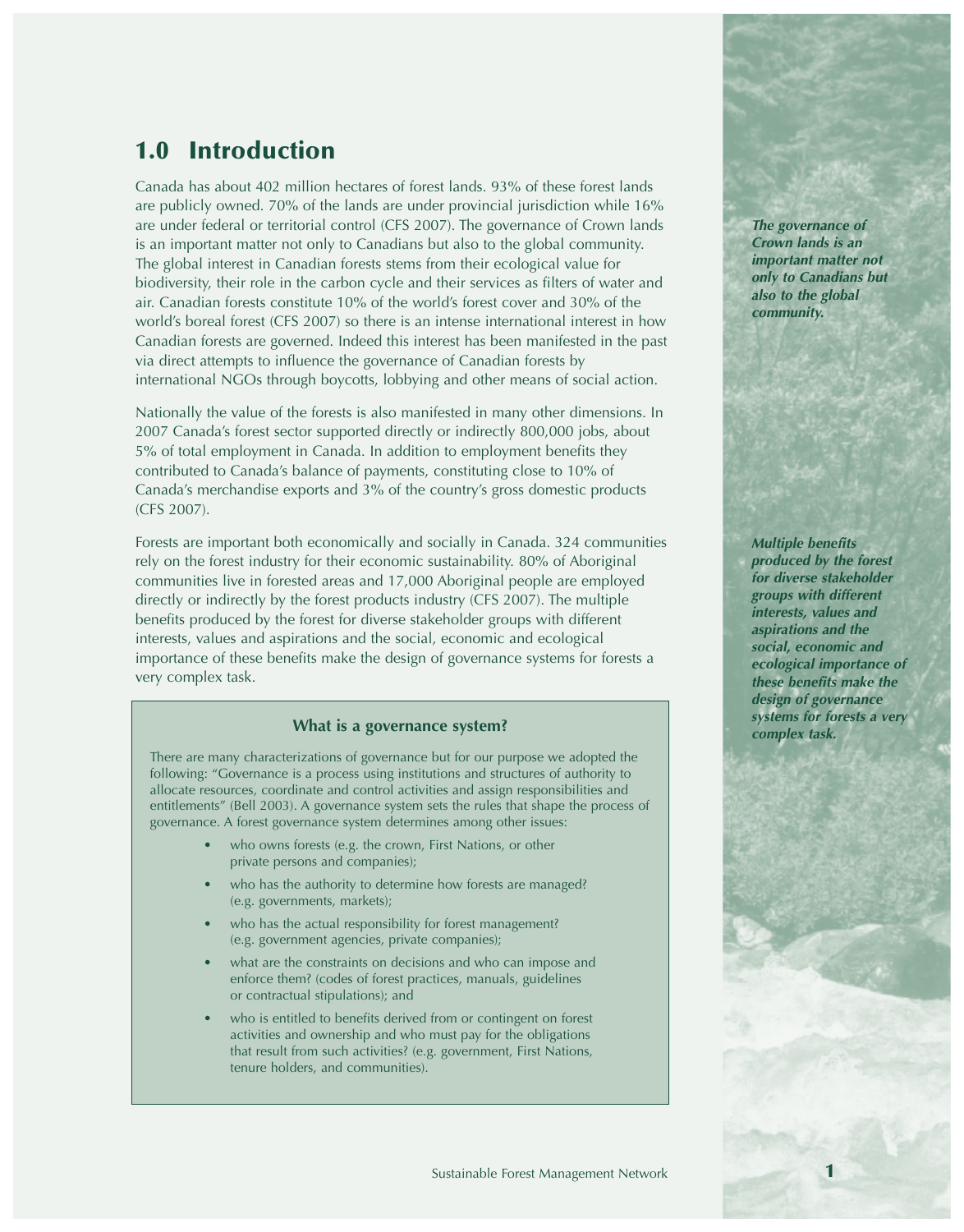*Tenure systems were designed to attract investment and create economic activities and employment in forest regions.*

*The complexity of forest governance systems has increased over time. Initially governments had simple objectives. Tenure systems were designed to attract investment and create economic activities and employment in forest regions. Forests were also regarded as a source of public finance to support a variety of public services and programs outside forest communities. The tenure system was generally confined to timber and typically referred to the "collection of legislation, regulation, contractual agreements, permits and government policies that define and constrain a person's right to harvest the province's timber" (BC MoF 1997).*

*'Sustained yield', 'processing requirements' and 'even flow' were the key ingredients introduced to create the incentives to achieve the investment, development, and employment objectives. Ownership of the Crown forest was not a contested issue (at least from the perspective of the Crown). The Crown transferred certain rights to harvest specific areas and/or volumes of timber from broader areas in return for some obligations that these tenure holders accepted. Sustained yield was the prevailing paradigm in forestry seeking preservation of forest benefits for the long run. Processing requirements (e.g. requiring timber to be processed locally as a condition of granting tenure) were introduced to attract investment, create jobs and stimulate economic development. 'Even-flow' constraints (imposing a minimum and maximum annual and periodic deviation from the allowable cut) were introduced to maintain employment stability. Under the prevailing conditions of the time, the system worked quite well and achieved its objectives in many locations. Tenure arrangements functioned as powerful tools of public policy. By creating a system of rights and obligations provincial governments guided the behaviour of private enterprises holding tenure toward desirable public goals (Haley, et al. 2006).*

#### *Forest Tenure Systems in Canada*

*Forest tenure systems are arrangements through which provincial governments in Canada delegate responsibility for the management of public forest lands (Crown forest lands) to other entities (e.g. private individuals, private companies, and communities). These arrangements involve rights granted to these entities (tenure holders) to harvest a certain volume of timber from specific geographical areas over a specific time horizon (tenure duration). They also specify the obligations that tenure holders are required to undertake. These obligations typically involve payment of stumpage and/or other fees and the acceptance of certain responsibilities for forest management (e.g. planning, silvicultural treatments, reforestation and conservation requirements). The obligations also include conditions and constraints under which these forest management activities take place, as well as other conditions associated with the use of the harvested timber (e.g. a requirement to provide local processing facilities) (Luckert 2010).* 

*Shifts in public attitudes and growing awareness of the importance of forest nontimber values, specifically environmental values, led to a paradigm shift in forest management in the mid '70s and '80s and the introduction of the concept of integrated resource management and the modification of tenure obligations to*

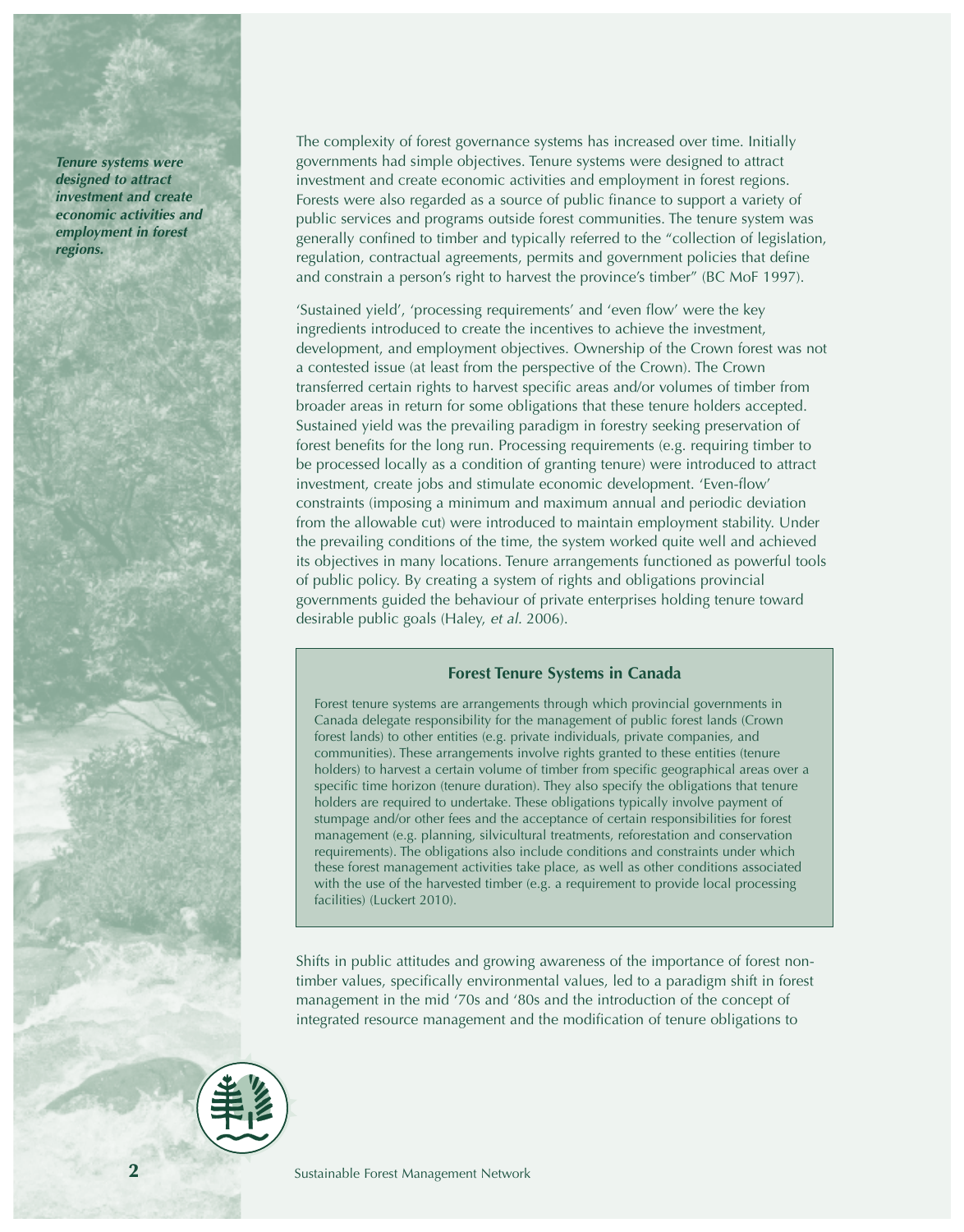*protect these values. Great uncertainty with respect to the environmental state of the forest resulted in the introduction of obligations to follow prescribed practices designed to protect environmental values. Governments were under increasing pressure to continuously adjust the tenure system to meet shifting public demands, industry pressures and new scientific information about forest ecology. In response, the tendency of governments was to introduce marginal changes to the existing tenure systems.*

*The result is tenure systems that are more complex and less transparent. The introduction of new rules resulted in rapidly increasing costs. The complex system of incentives became less predictable and often resulted in unanticipated counterproductive behaviour of tenure holders. Provincial Crown systems were failing to fully realize the environmental, economic and social objectives they were designed to achieve. Attempts to achieve one objective often resulted in losses to other objectives. Periodic reforms were attempted, however they did not prevent (and perhaps could not prevent) the current crisis.* 

*The objective of this paper is to distill the lessons learned from past experiences, provide analysis of the current challenges that forest governance systems face, and articulate options that might improve the systems and help them respond to the current and future challenges facing the forest sector.*

# **2.0 The demand for tenure reform: the context**

*Arguably, increasing unemployment, the shutdown of productive facilities, and mounting losses in and threats to the forest industry, currently command the attention of policy makers. This is occurring particularly in provinces where the forest sector contributes significantly to employment, and to the provincial and regional economies. The economic crisis in the forest industry started before the current financial crisis and the collapse of the housing industry in the United States in 2008. In 2007, direct employment in the Canadian forest industry had already fallen by 9.1% when compared to 2006 (CFS 2008). From April 2007 to April 2008, approximately 16,400 additional jobs were lost in the industry. Operating profits in 2007 were the lowest since 1992 and the return on capital was the lowest since 1993.* 

*As such, the current financial crisis and the deepening global recession are having disastrous impacts on the employment and financial performance of the forest sector. The economic crisis threatens the social sustainability of approximately 300 rural communities which are economically dependent on the forest. Tenure arrangements that were sometimes effective at creating and ensuring stable employment and stable communities, are failing to achieve their social objectives. The hope is that changes in forest tenure policies may offer new sources of employment and diversification in the economic bases of these communities.*

*The willingness of governments to provide the industry with financial assistance has been severely limited by the 2006 softwood lumber agreement with the U.S. (Nelson et al. 2008). There is an increasing realization that temporary relief cannot resolve that which is fundamentally a structural problem. Forest tenure is arguably the most important policy instrument available to governments, creating both*

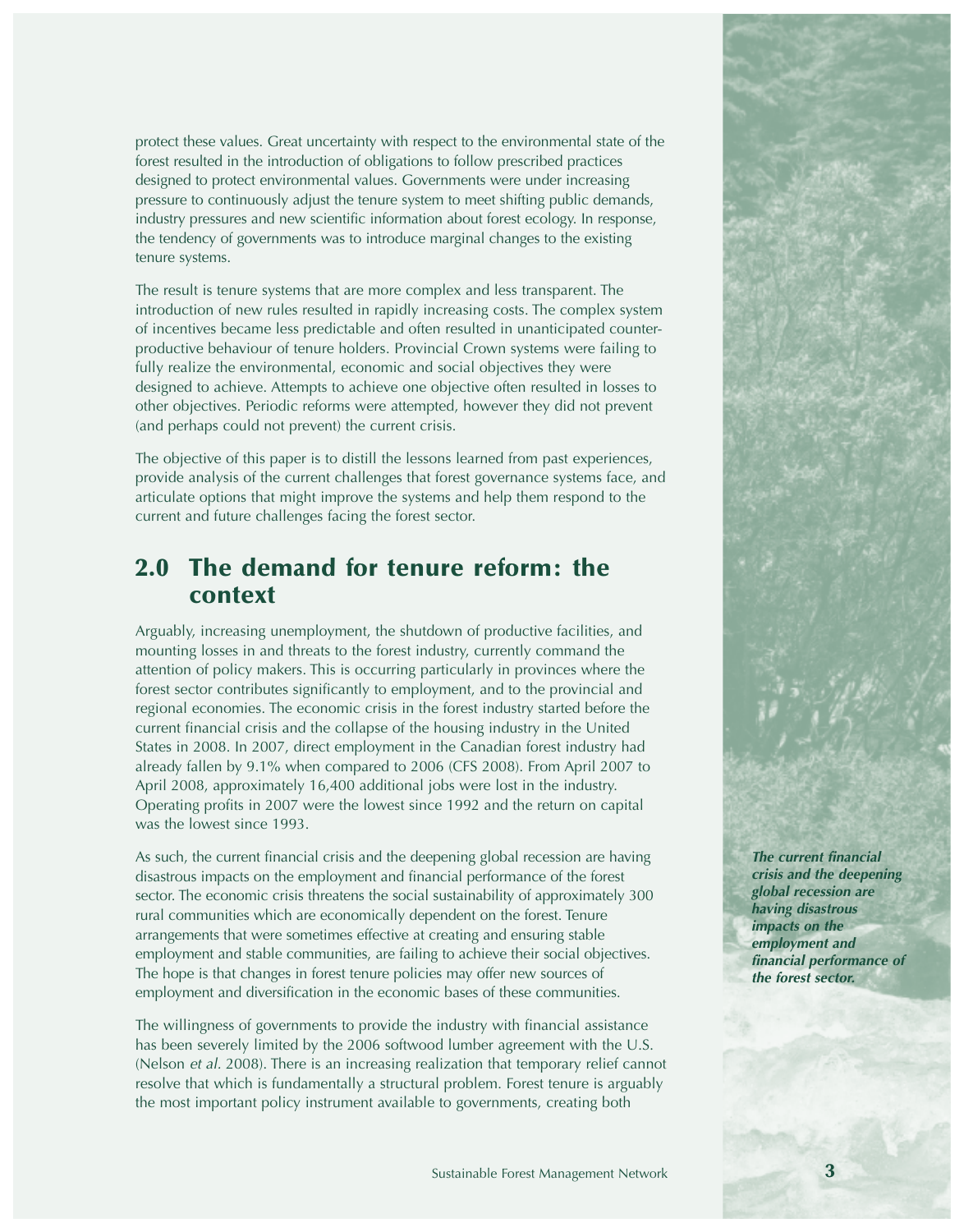*Tenure systems are being viewed as a possible cause of some of the problems and their reforms are seen as potentially offering a solution.*

*The design of tenure systems is challenged by the demands of various non-government, nonindustry stakeholders and Aboriginal peoples for an increased voice in forest management.*

*incentives and disincentives for investment and innovation that are vital to the renewal of the forest sector. Thus tenure systems are being viewed as a possible cause of some of the problems and their reforms are seen as potentially offering a solution. Consequently, a number of provinces are in the process of reviewing their tenure systems.*

*In addition to problems regarding competitiveness, the forest sector faces a number of other problems. These include the conservation of the forest resource base and the maintenance of the healthy forest ecosystems that provide a myriad of social goods and services. In 2006, an estimated 86,000 hectares of Canadian forest were converted to other land uses (primarily farm lands), while only 9000 hectares of trees were planted in non-forested areas (mainly agricultural lands) (CFS 2008:24). The ecological services the forest provides are threatened as this loss of productive forest takes place. While the effects of insects (e.g. mountain pine beetle), disease, fire and other natural disturbances dwarf the impacts of harvesting, the consequences of commercial management activities affect forest resources and the environment close to communities and thus assume a special social importance. There is a growing perception that forest management practices do not offer the level of protection for forests that society desires.*

*There is a conflict between the growing pressure on governments and the industry to cut costs by reducing the level of investment in environmental protection and the society's deepening commitment to environmental sustainability. This presents additional challenges to the design of forest tenure institutions. The UN Commission on the Environment and Development in its 1987 report "Our Common Future" reconciled concerns for the environment and conservation with aspirations associated with economic growth by introducing a new policy paradigm, that of sustainable growth. This paradigm embraces economic growth that takes place in an environmentally and socially responsible way. The Canadian Forest Innovation Council (2004) in its report "Model of Sustainability" saw sustainability as "a journey and not a destination of zero environmental impact and unlimited economic growth". This dynamic interpretation presents a difficult challenge to the complex and rather static tenure systems currently in place (Luckert 2010). A fluid concept of sustainability requires continuous improvement and adjustment in the forest management system to reflect shifting social values regarding trade-offs between social, economic and environmental sustainability.*

*The challenges posed above are closely related to another one – the demands by various non-government and non-industry stakeholders in the forests for an increased voice in their management (Linquist and Wellstead 2001). In particular, Aboriginal peoples and forest-based communities seek a greater voice in governing the forest and accessing its benefits. Demands of Aboriginal peoples for greater control and a greater share of benefits of forest lands which were part of their traditional territories have been partially recognized by the courts in Canada, increasing the uncertainties with regards to rights and obligations of some tenure holders. The existing tenure system could be affected even more fundamentally as the very basis of government ownership and the ability of provincial governments to regulate certain "Crown" forest lands is being challenged.* 

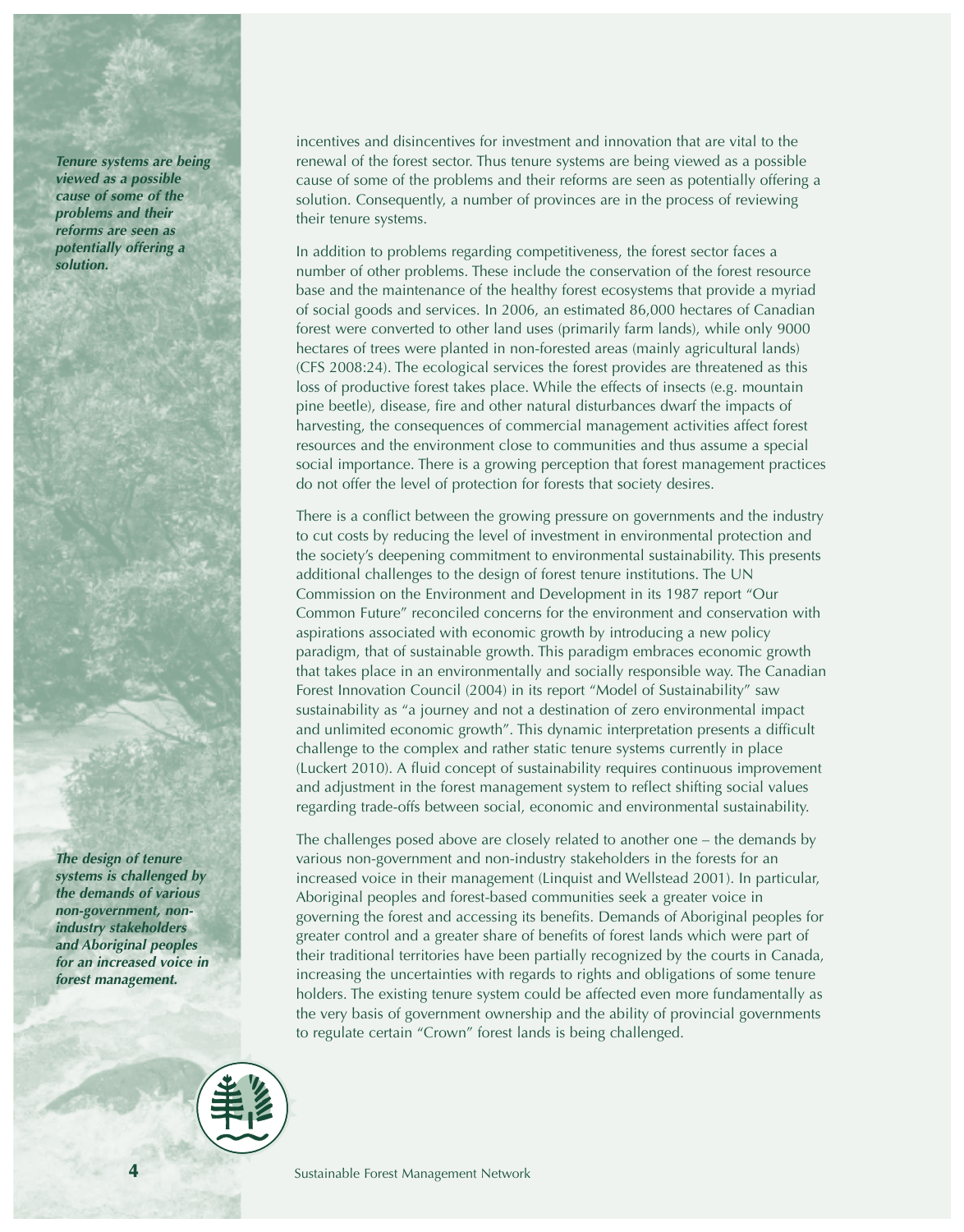*A sequence of court decisions has already increased constraints on government. For example, the decision of the Supreme Court of British Columbia in the 1997 Delgamuukw case entrenched the principle that there is always a duty of consultation. While the court allowed the provincial government to infringe on 'Aboriginal title', it established a tougher standard for such infringement and allowed such infringement only after adequate consultation and compensation (Ross and Smith 2002). The decision of the Supreme Court of British Columbia in 2004 with respect to the Haida case established that the government must consult and accommodate First Nations interests even if the Aboriginal title has not been proven. A 2007 court decision in the Tsilqot'in case has significantly increased uncertainty as to the force and effect of the BC Forest Act in areas where occupation, exclusivity and continuity of First Nations have been proven. Judge Vickers agreed in his decision that there was a proven title to 40% of the area claimed by the Tsilqot'in Nation but declined to officially award title to the land since in their claim, the Tsilqot'in Nation did not allow for partial award. The implications of the rulings are that there is uncertainty about the authority of provincial governments to authorize resource extraction on claimed lands and that forest planning regimes may infringe aboriginal rights and title to the lands (Tollefson 2008).* 

*Disputes about Aboriginal rights are especially difficult to resolve when land claims treaties are not settled. Uncertainty with respect to Aboriginal titles is not limited to situations with unresolved land claims. Uncertainty with respect to Aboriginal titles exists in many cases even when land claims have been settled – many signed treaties did not extinguish all the rights of Aboriginal peoples on their traditional lands. Further, there are often ongoing issues about the interpretation and implementation of treaties. For example, the Little Red River Cree Nation in Alberta (LRRCN) signed Treaty 8 in 1899 on the understanding that it would share its land resources with settlers in a way that would not undermine Cree traditional uses of forest resources and their relationship with the forest. The LRRCN claim that the Crown has consistently failed to honor its commitments under the treaty (Stevenson and Perrault 2008).* 

*Many Aboriginal leaders regard access to timber (e.g. awards of tenure) as only interim steps in settling land claims or fulfilling existing treaties. A final resolution of disputes needs to address the issue of title and the more difficult issue of jurisdiction (or self government) over traditional lands (Bombay 2008). Indeed, "most federal, provincial and territorial agencies now recognize that no major natural resource developments or conservation decisions can be made in Canada's forests without significant Aboriginal support" (Stevenson and Perreault, 2008:10). A key challenge with respect to the redesign of forest tenure systems is to forge agreements with Aboriginal peoples about the governance of traditional lands which respect their rights while allowing sustainable management of the forest until all issues of ownership and rights are resolved through treaties and/or court actions.*

*An example of successful interim solution is the 2002 Agreement Respecting New Relationship between the Cree nation and the government of Quebec. This agreement resolved many legal disputes the Cree had with the province. The agreement, known as "La Paix des Braves", established rules for forestry operations on Cree lands – many of which are based on Cree culture and knowledge. It has*

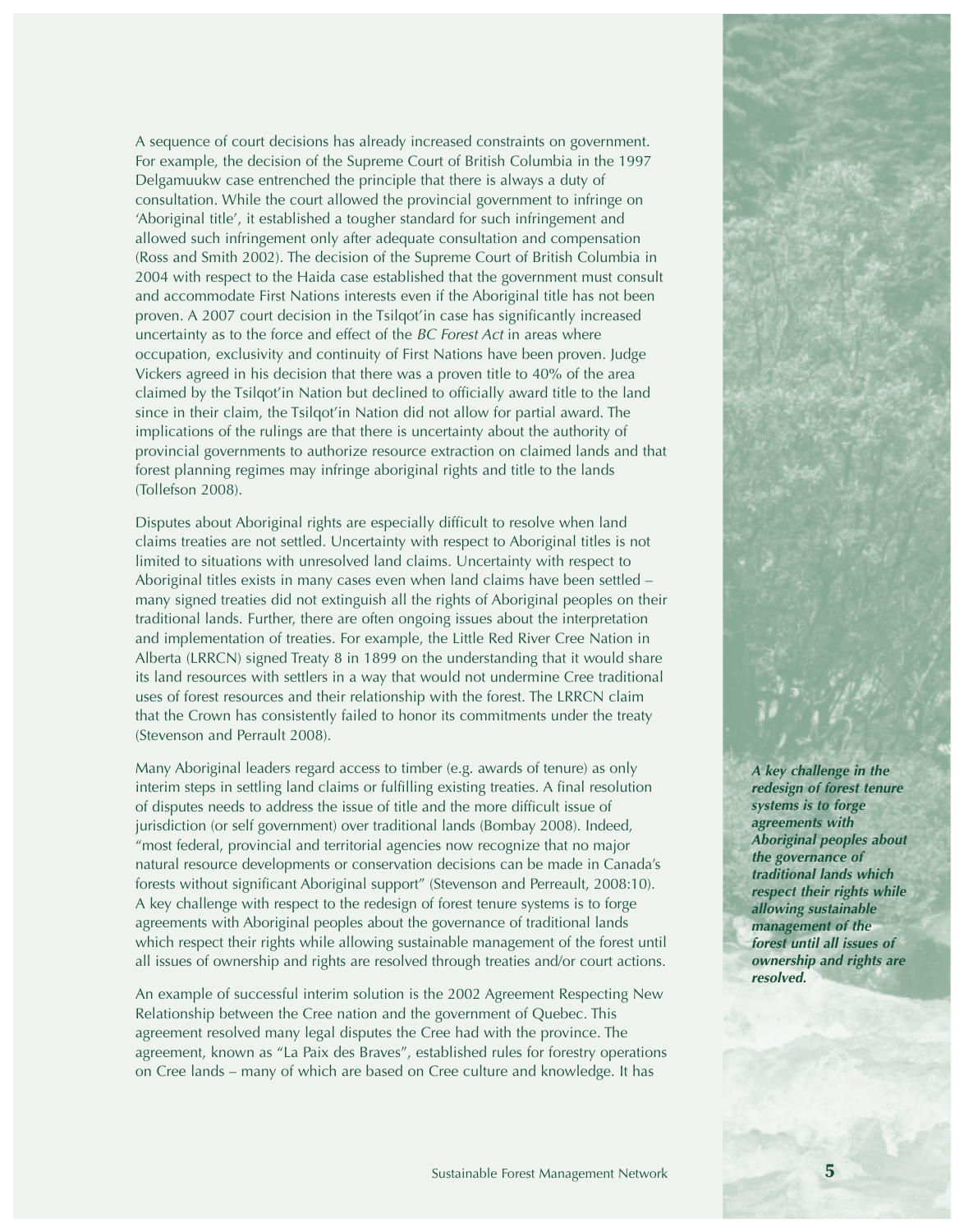*Reconciling increasing pressures for decentralization of forest governance, concerns about global objectives and local capacity for management of forest resources are issues that must be addressed by future tenure systems.*

*Increased globalization, scientific advances and rapid technological progress are changing the context in which forests are governed.*

*been suggested that the most innovative feature of the agreement is the definition of the role of Cree tallymen as managers of traditional trap lines (which have become the key forest management unit for forestry operations on Cree lands units) (Stevenson and Perrault 2008:60).* 

*Other communities in the forest also demand a greater voice and access to benefits through political channels. It is argued that communities most impacted by changes in their immediate forest environment should have more control over that environment. They are more likely to provide better stewardship as they have more intimate knowledge of their environment and stronger incentives to preserve or even enhance it. Communities, arguably, are also likely to manage their environments in a more holistic fashion with a longer term orientation. It is also argued that preferred access to local resources may help diversify local economies and provide a basis for community sustainability (Luckert 1999). Reconciling increasing pressures for decentralization of forest governance, concerns about global objectives and local capacity for management of forest resources are issues that must be addressed by future tenure systems.* 

*Increased globalization, scientific advances and rapid technological progress are changing the context in which forests are governed. Globalization has increased international interdependencies and has led to more uncertainty in economic environments and increases in global competition. Canadian forest product firms are now in competition in all of their foreign markets (as well as in some Canadian markets) with low cost producers that have access to vast supplies of wood and relatively inexpensive labour. To cope with increasing competition, the industry will be required to restructure so as to exploit economies of scale or differentiate their products. This will require tenure systems which facilitate innovation and a restructuring of the industry.* 

*Rapid technological progress is shifting the values of different forest products and fiber attributes. To obtain the highest value for society from its forests, the tenure system must adapt quickly to both changes in technologies and shifts in social values (including changes in consumption patterns). Some of the most valuable uses of the forest will involve new skills and knowledge, requiring the entry of new players. Tenure systems of the future must accommodate such changes in organization, technologies, products and players. The high level of change anticipated will increase uncertainty and risk. Mitigation of the increases in risk can be accomplished largely by maintaining diversity in the biological and economic systems. Accommodations to new and changing economic and social realities must be accomplished while fulfilling the aspirations of Aboriginal and other forest dependent communities and ensuring environmental sustainability.* 

*Ensuring environmental sustainability and maintenance of the health of Canada's forests are perhaps the most difficult challenges that tenure systems face as a consequence of climate change. Climate change may require major adaptation in forest practices and the patterns of production of forest benefits. The uncertainties*

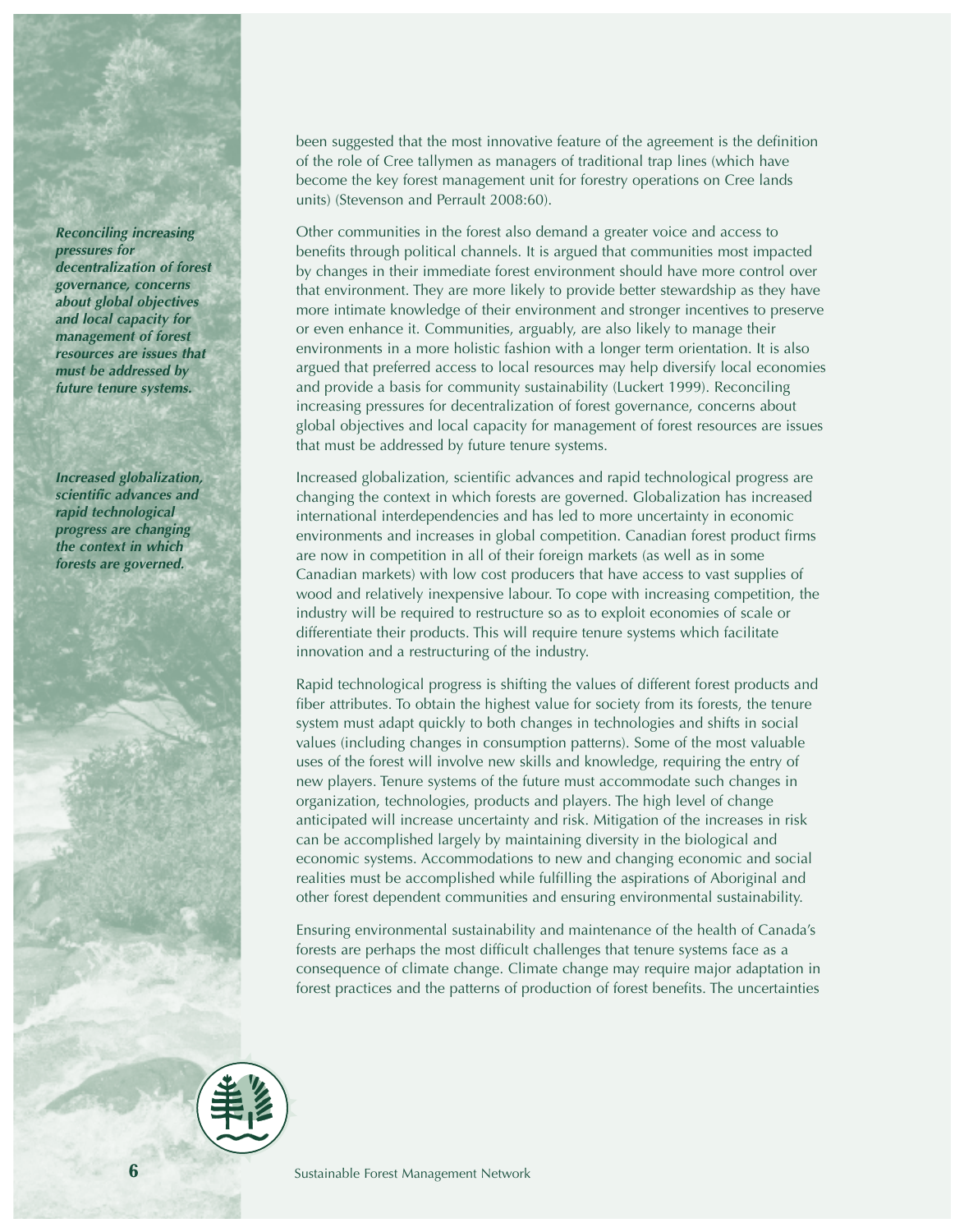*involved require adaptive management systems that respond sensitively to new scientific information. Governing in the uncertain and highly dynamic environments of the future will require a diverse, rapidly adaptive system which encourages learning and innovation and accommodates change.*

# **3.0 Redesign of Crown forests tenure systems in Canada**

#### *3.1 Design Framework*

*This section articulates a tenure design framework (i.e. the attributes that define the relevant dimensions of possible changes in the system). We explore the possible impacts of these characteristics on the various aspects of performance by which we evaluate the tenure system (i.e. their ability to meet the challenges described previously). The design framework must consider the overarching governance principles that influence the design and operations of forest tenure systems as well as the specific characteristics that directly affect the behaviour of stakeholders (in particular tenure holders), the costs they bear and the benefits they receive.* 

#### *3.2 Governance Characteristics*

*There is uncertainty with respect to governance of Crown forests through forest tenure systems as a result of court decisions regarding the rights of Aboriginal peoples in areas of what were presumed to be Crown forests. To ensure the legitimacy of tenure systems (at least as a transitory measure until the ownership rights to specific lands are determined through future court decisions or through negotiation of treaties), meaningful involvement of Aboriginal peoples in the design and operations of tenure systems and accommodation of their rights is required. The degree and form of such involvement may depend on the technical capacity of the particular First Nation to be involved in various decision processes and the extent of conflicting claims over the specific areas it claims. More generally, the redesign of new tenure systems and the decisions made within tenure systems should reflect the growing public demand to move away from the close and somewhat exclusive government and forest industry relationships to a broader involvement of stakeholders in decision making concerning public lands Howlett and Rayner 2001). Such a shift from central hierarchal decision-making to one involving stakeholders' network decision-making can also have a geographical dimension. This empowers those who live closer and are more affected by the conditions of the forest (i.e. geographical decentralization of decision making) (Luckert 2010).* 

*Another dimension of governance concerns the basis of decision-making. The historical evolution of tenure systems saw a shift in emphasis from economic to environmental to social values (Haley and Nelson 2007). The present challenges to the sector require a holistic approach which integrates social, economic and*

*Governing in the uncertain and highly dynamic environments of the future will require a diverse, rapidly adaptive system which encourages learning and innovation and accommodates change.*

**7**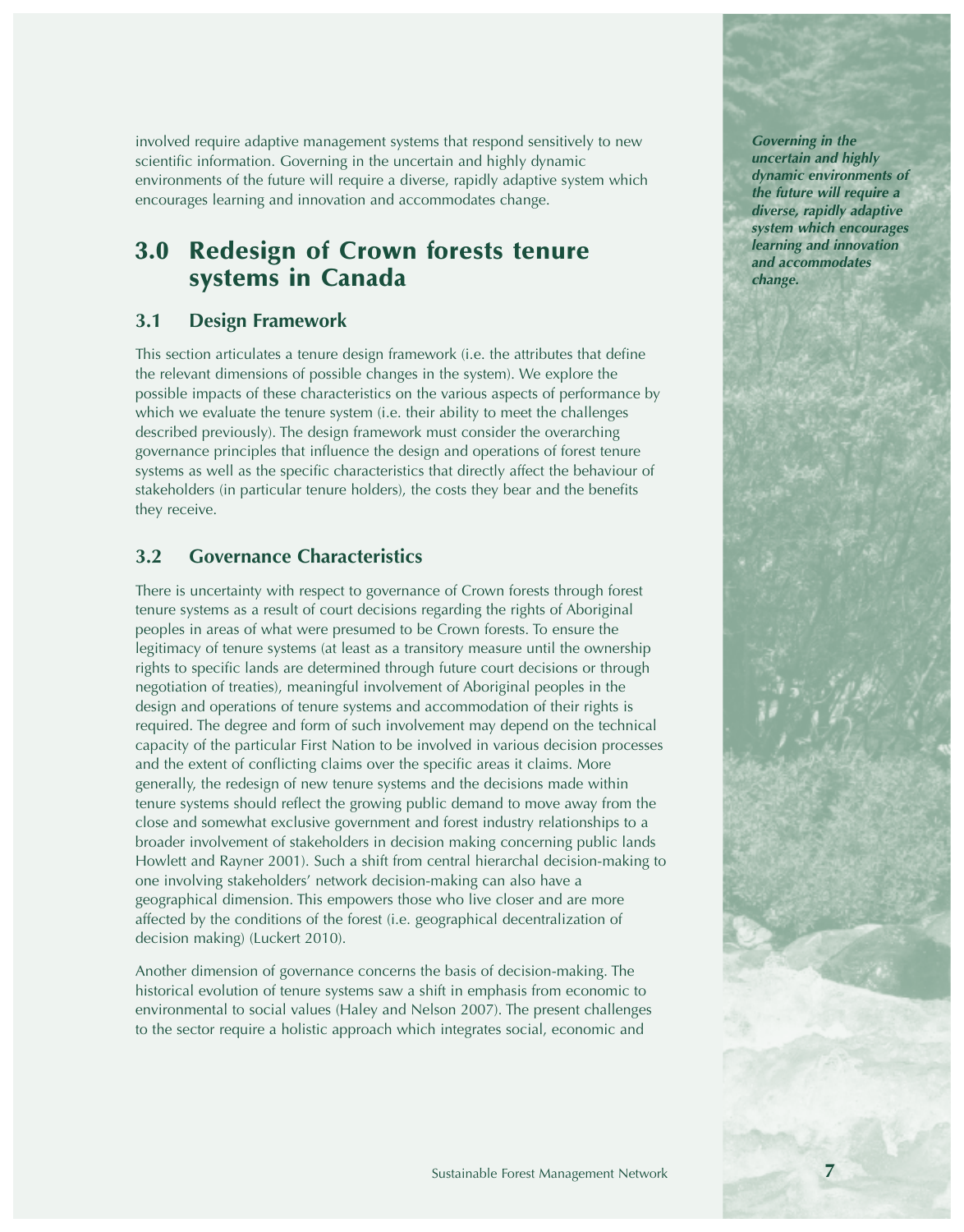*A shift in governance may see newly created markets for social benefits of the forest and the incorporation of private certification systems.*

*environmental concerns in defining sustainable forest management. While social values and efficiency considerations are an important part of such a concept, incorporation of science in planning (ecosystem-based management) is inevitable. Efficiency concerns may suggest decentralization of operational decision-making through an increased emphasis on markets and the introduction of economic instruments to replace, when possible, command and control systems (Pearse 1998, Stanbury and Vertinsky 1998). Such a shift in governance may see newly created markets for social benefits of the forest (Weber and Adamowicz 2002) including non-use benefits associated with conservation areas and biodiversity protection. The shift may also include the incorporation of private certification systems as complements to government regulatory systems to ensure environmental sustainability (Luckert 2010).*

#### *3.3 Tenure Characteristics*

*The governance principles described above provide a framework for the design of tenure systems that specify the processes that regulate the assignment of rights and obligations of tenure holders. Haley and Luckert (1990), following concepts put forth by Scott and Johnson (1983) developed a classification system that identifies the most important design features that distinguish tenure systems. This system was extended as part of a Sustainable Forest Management Network tenure project that provided a more complete identification of obligations (e.g. stumpage fees), constraints (e.g. forest practices requirements), and profiles that characterize different tenure systems. It is described in Luckert <i>et al.* (2010).

*We use this framework to characterize the existing state of major tenure systems in Canada and explore whether there is a compelling case to consider changing them. We also use the framework to examine what needs to be changed and what the likely benefits would be from alternative approaches. The classification system is based on the idea that tenure systems can be characterized in terms of the rights they bestow on tenure holders, the obligations that tenure holders assume as well as any constraints imposed on them that attenuate the rights they receive. The classification system also identifies the types of processes associated with the allocation of rights and the determination of obligations. The benchmark is full control and exclusive access to the benefit of the resource without any obligations (unfettered ownership). Note that such unfettered ownership does not exist in Canada even on private forest lands.*

#### *3.3.1 Characterization of rights*

*Allocation of rights specifies how tenures are awarded and the scope of rights granted. Rights can be allocated in a competitive bidding process, on the basis of an administrative decision that includes some objective criteria, on the basis of discretion, or on some mixture of allocation methods. Competitive bidding (as in BC) is designed to increase economic efficiency. An allocation on the basis of*



*Sustainable Forest Management Network*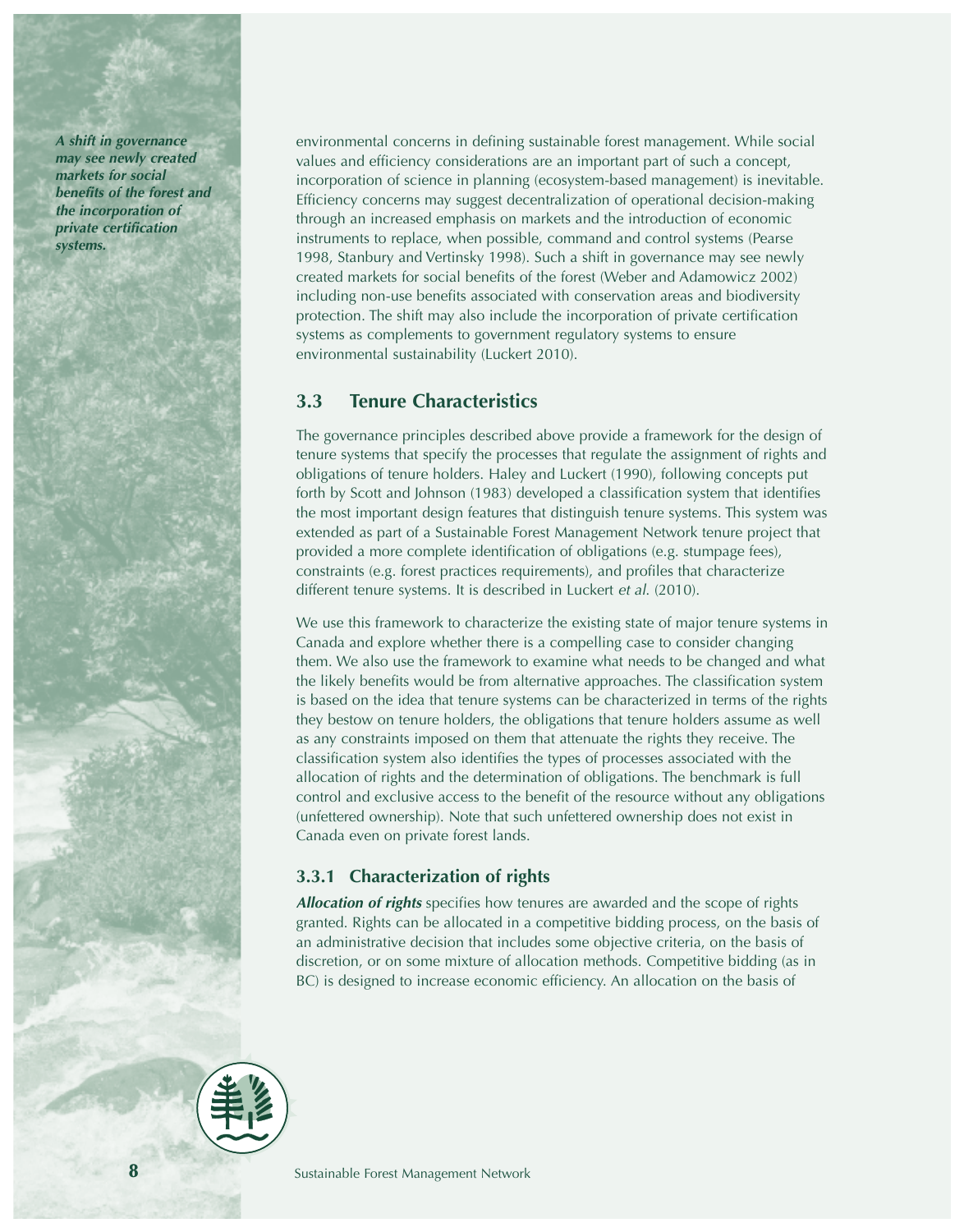*multiple criteria (as in Ontario) allows the government to explicitly promote social objectives such as creation of employment or greater care of the environment. Allocation in a non-competitive way based on discretion provides maximum flexibility to the government to pursue any objective it may wish but lacks transparency.* 

*The scope of rights is defined in terms of their:*

- *• comprehensiveness (right to what resources and what benefits are given),*
- *• allotment type (whether the tenure is area- or volume-based),*
- *• exclusiveness (who may be excluded from enjoying a given property right),*
- *• transferability (can these rights be transferred and what conditions are imposed on these transfers),*
- *• duration and renewability (the period of time for which these rights can be exercised and under what conditions can they be renewed or replaced with a similar rights), and*
- *• security (what is the confidence that the rights will not be attenuated or cancelled and what compensation will be received if such events occur).*

*Rights awarded by the Crown are generally exclusive but narrowly defined (focus on timber). Rights to various products from the same land can be granted to separate entities (e.g. rights to harvest softwoods versus hardwoods, rights to minerals, gas and oil, rights to recreation usages). The problem with overlapping tenures is the possibility of uncoordinated interference and waste in infrastructure development (e.g. building separate and uncoordinated networks of access roads) (Luckert 1993). A more comprehensive tenure may increase efficiency in deriving multiple benefits from the forest as the tenure holder has the incentives to coordinate the management of all the resources available and consider trade-offs that exploitation of some resources impose on the exploitation of others.* 

*However, granting comprehensive tenure to one entity may not necessarily lead to full utilization of all resources as this entity may not have the expertise to exploit some benefits or may not pay attention to opportunities outside its dominant business (e.g. if rights to forest resources were granted to oil and gas companies). In such cases, awarding tenure rights for different resources to separate entities can be desirable. Furthermore, private entities are likely to neglect socially valuable forest resources for which there are no markets (e.g. environmental benefits, wildlife). In such cases, there is a compelling argument for the government to retain the rights to these resources.* 

*Rights awarded by the Crown are generally*

*exclusive but narrowly defined and can overlap the same area of land.*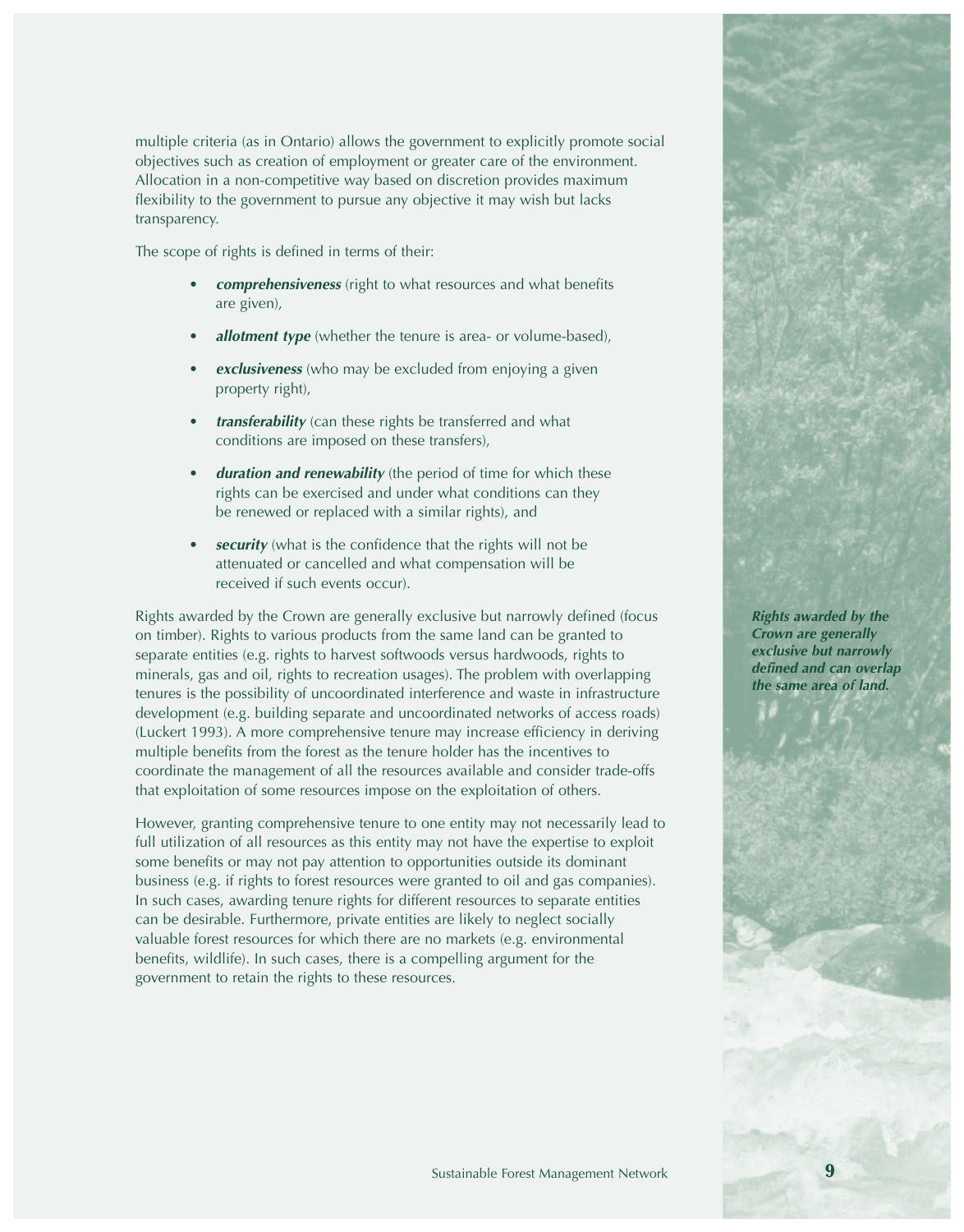*Transferability may provide more incentive to invest in forest lands as improvements to these lands will be reflected in the price tenure holders can obtain if they chose to sell their tenures to other entities.*

*The longer the term in which tenure rights and tenure renewability can be exercised, the higher their value and the greater the incentive for tenure holders to invest in the areas they manage.*

*Most forest land tenures in Canada allot rights for harvesting a particular forest area. Only in British Columbia are there large forested areas where the rights to harvest are defined in forest licenses as volumes of timber to be cut annually (or periodically) from broadly defined regions. Area-based tenure may provide incentives for tenure holders to accumulate knowledge of their operational land base, while volume-based tenure holders have few incentives to invest in such knowledge as they may never return to the areas they harvest and manage. However, volume-based tenures may give the government more control in directing harvest, as has been the case in British Columbia in response to mountain pine beetle infestations.*

*Most tenures in Canada are transferable with ministerial permission. In British Columbia, all tenures with the exception of community forest agreements are transferable and generally divisible. The government can stop transfers of some tenures if such transfers are likely to unduly restrict competition in log or forest products markets. Transferability may provide more incentives to invest in forest lands as improvements to these lands will be reflected in the price tenure holders can obtain if they chose to sell their tenure holdings to other entities. Without the ability to transfer (sell) tenure rights, improvements may be difficult to realize. Transferability can also improve efficiency as inefficient producers may be more willing to sell their tenure rights to more efficient producers who will be able to derive higher benefits from these rights.*

*Most of the large Crown forest tenures in Canada are given with terms ranging between 20 to 25 years (potentially motivated by the need to secure capital to invest in processing plants). Most intermediate and smaller tenures have shorter terms, in the majority of cases, less than 5 years. Most of the major tenures are renewable (normally 5 years before the end of the term) after a performance review.The longer the term in which tenure rights and tenure renewability can be exercised, all other factors being constant, the higher their value and the greater the incentives for tenure holders to invest in the areas they manage. However, this is more likely to result in investments in processing facilities and not silviculture (Luckert and Haley 1993, Arnot 2007). There is empirical evidence that the incentives of tenure holders to invest in forest activities are very low (Rodrigues et al. 1998).* 

*The value of the tenure agreements depends on the confidence that tenure holders have that tenure rights conferred will not be abrogated or significantly attenuated. In most provinces, governments have the right to change tenures to meet changing policy objectives, inventory information, and new scientific and professional knowledge. The sense of security is affected by the judgments of tenure holders of the propensity of the government to introduce changes that will adversely affect them (Arnot 2007). These perceptions may be based on past experiences, ideologies of governments, general economic conditions and public attitudes.* 

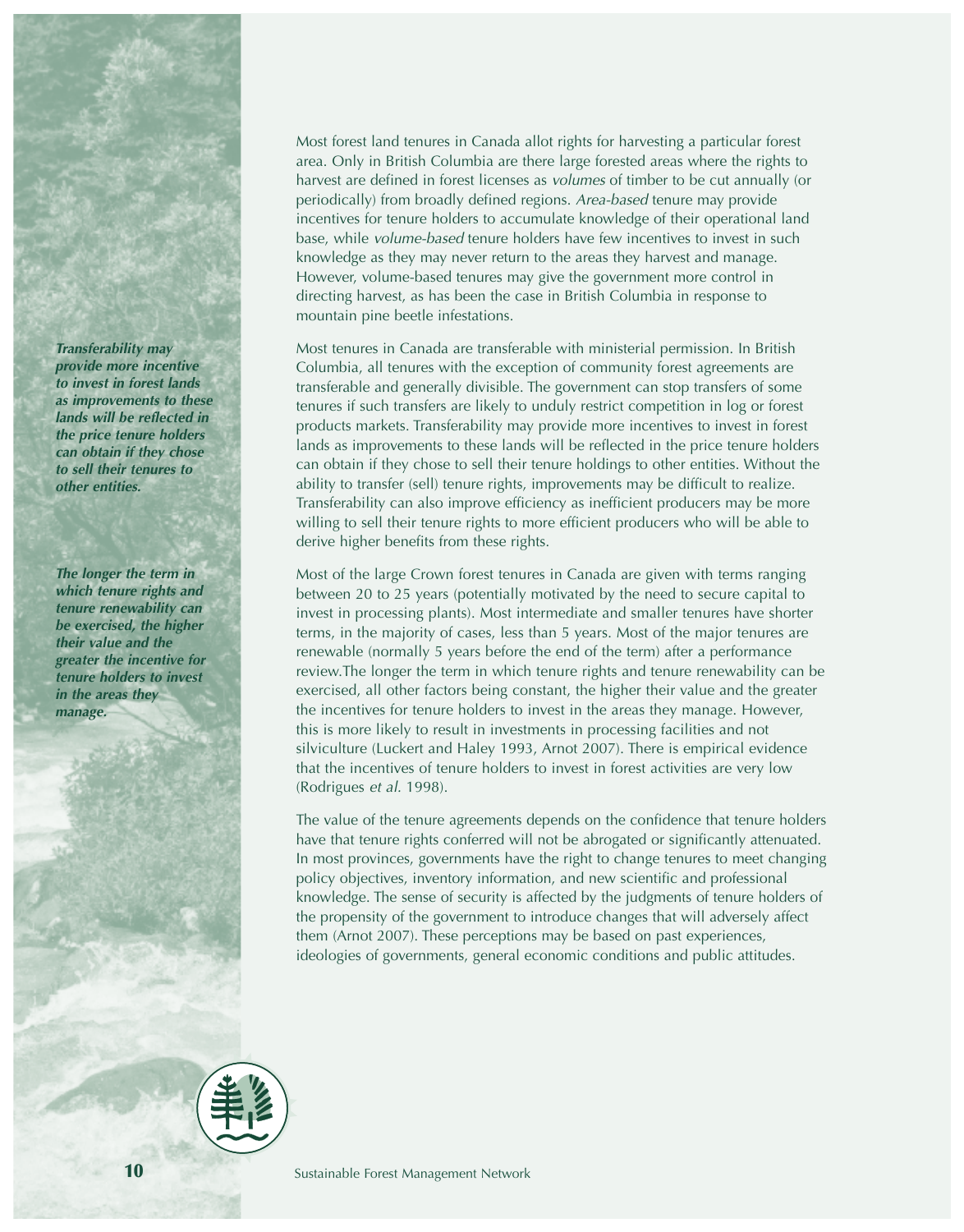*An important factor that increases the sense of security is the existence of statutory provisions to compensate tenure holders for losses associated with cancellation or modifications of tenures held. Even if other considerations of tenures allow it, without security or the promise of compensation, the willingness of tenure holders to invest or conduct their forestry activities at standards that exceed the minimums stipulated by regulation is likely to be very low. Compensation is generally limited to significant "taking" of rights in order to provide flexibility to governments to adjust policies without accruing unreasonable costs. Businesses must bear normal levels of regulatory risks as they do accept normal levels of business risks.*

#### *3.3.2 Obligations and constraints*

*In return for the rights for harvesting, tenure holders accept certain obligations and various restrictions on their operations. Fiscal obligations associated with tenure arrangements receive significant attention from tenure holders (typically complaining that they are too high) and competitors and sometimes their governments (complaining that they are too low). These obligations include a variety of charges but the most prominent ones are stumpage fees. Stumpage fees are direct charges on the volume of logs harvested. Stumpage fees have a significant impact on the profitability of forestry activities as they often represent a large portion of the delivered wood cost to the processing plant (Pricewaterhouse Coopers and International WOOD Markets Research Inc. 2003).* 

*The methods used to determine and collect stumpage fees play an important role in shaping the behaviour of tenure holders. In particular, low stumpage fees send signals to firms to indicate that wood is not worth much, and can lead to reduced incentives to invest in silviculture and in wood saving technologies for processing plants (Luckert and Haley 1990, Luckert and Bernard 1993). Arrangements to determine fees vary among and within some provinces. In most provinces, stumpage rates are set periodically by governments in schedules based on appraisals, negotiations or arbitrary decisions. Some schedules are changed to reflect market conditions, usually inaccurately and with a significant time lag. Appraisals may be based on engineering and accounting assessments of costs, profit and risk allowances or on data from presumed competitive markets adjusted to the specific conditions associated with a particular sale. For example, market based appraisal systems are used in the coastal region of BC and in New Brunswick. If the price samples used are not representative of local conditions and/or appropriate adjustments are not made, the price system would be distorted – leading to inefficiencies.* 

*Since long-term tenure holders have forest management responsibilities, there is a need to estimate the costs involved in fulfilling these obligations and reduce the fees paid. The problem lies in obtaining reliable cost information and in determining the appropriate profit and risk allowances (not an easy task). If log market information is not available, appraisals can be based on end-product price information. Stumpage fees often vary by the type of end product produced. Such pricing does not necessarily reflect the best values that can be obtained from timber and reduces the incentives for processors to direct a log to uses where the best value can be obtained. Furthermore, some schedules are determined by governments on the basis of revenue needs or social and political considerations.*

*There is an increased sense of security when there are statutory provisions to compensate tenure holders for losses associated with cancellation or modifications of tenures.*

*The methods used to determine and collect stumpage fees play an important role in the behaviour of tenure holders.*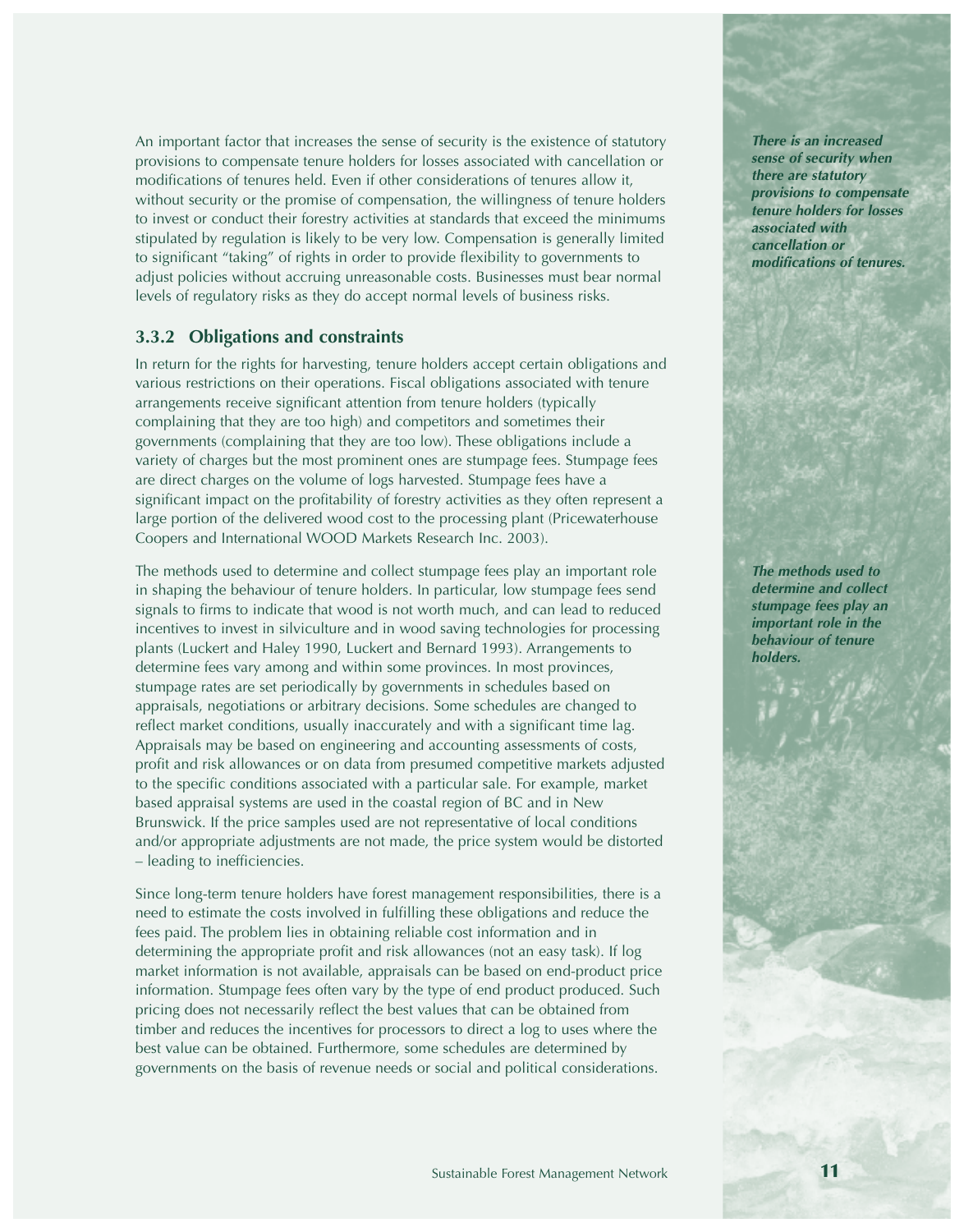*Most provinces in Canada have some type of appurtenancy requirements for their major industrial forest tenures.*

*Tenure holders must also satisfy a variety of constraints imposed on their operations to meet a variety of publically sanctioned objectives. These requirements have grown over the years and have become very complex.*

*A competitive auction system can remedy many of these problems, but only British Columbia uses competitive auctions to sell a significant proportion of its harvest. To create competitive markets, it is necessary however, to have a sufficient number of buyers and sellers, and buyers and sellers must have adequate access to information. It is also important to prevent large competitors from dominating the market and engaging in predatory behaviour (i.e. buying larger quantities than optimal, driving prices up and driving smaller, weaker competitors out of the market). In systems where stumpage fees are based on prices obtained from bid systems, large companies may also attempt to manipulate stumpage fees by reducing the quantities they bid, thereby reducing the amounts they pay for stumpage on their tenures.*

*Since Crown tenure systems were conceived initially with the idea of fostering economic development, tenure arrangements typically required holders, as a condition of acquiring timber harvesting rights to own and operate wood processing facilities (mill appurtenancy requirement). Most provinces in Canada, except for British Columbia, have some type of appurtenancy requirements for their major industrial forest tenures. Alberta, Quebec, New Brunswick and Newfoundland also have such requirements for mid-sized tenures. Appurtenancy requirements reduce the opportunities of tenure holders to direct harvested trees to their optimal use. By directing timber to specific mills, these requirements restrict new entrants from gaining access to timber. These requirements also prevent the rationalization of production by directing wood supply from a wide area to central, large processing plants to achieve economies of scale. In the shortterm, appurtenancy requirements may conserve employment in particular locations but in the long-term, these requirements may be a source of great inefficiencies that prevent the sector as a whole from maintaining its competitive position in global markets.*

*Tenure holders must also satisfy a variety of constraints imposed on their operations. These operational controls are imposed to ensure that tenure holders, through their operations, meet a variety of publically sanctioned objectives. These requirements have grown over the years and have become very complex. Typically such requirements include reforestation, other silviculture requirements and adherence to set standards of forest practices designed to protect the forest environment and forest health. Management requirements also specify planning and reporting processes. Harvest related requirements set utilization standards (i.e. regulate size and quantities of trees that must be harvested and removed from the site), control logging methods and dictate the size and patterns of clear cuts. Generally, any binding constraint on forest operations is likely to reduce the shortterm profitability of that operation (Boyd and Hyde 1989).* 

*All provinces have harvesting requirements that control the maximum rate of harvesting on Crown lands under licenses that specify 'annual allowable cuts'. Some provinces require a minimum level of cut in addition to the maximum, presumably an attempt to 'even the flow' of production and thus maintain employment and revenue. Some flexibility is provided by allowing annual*

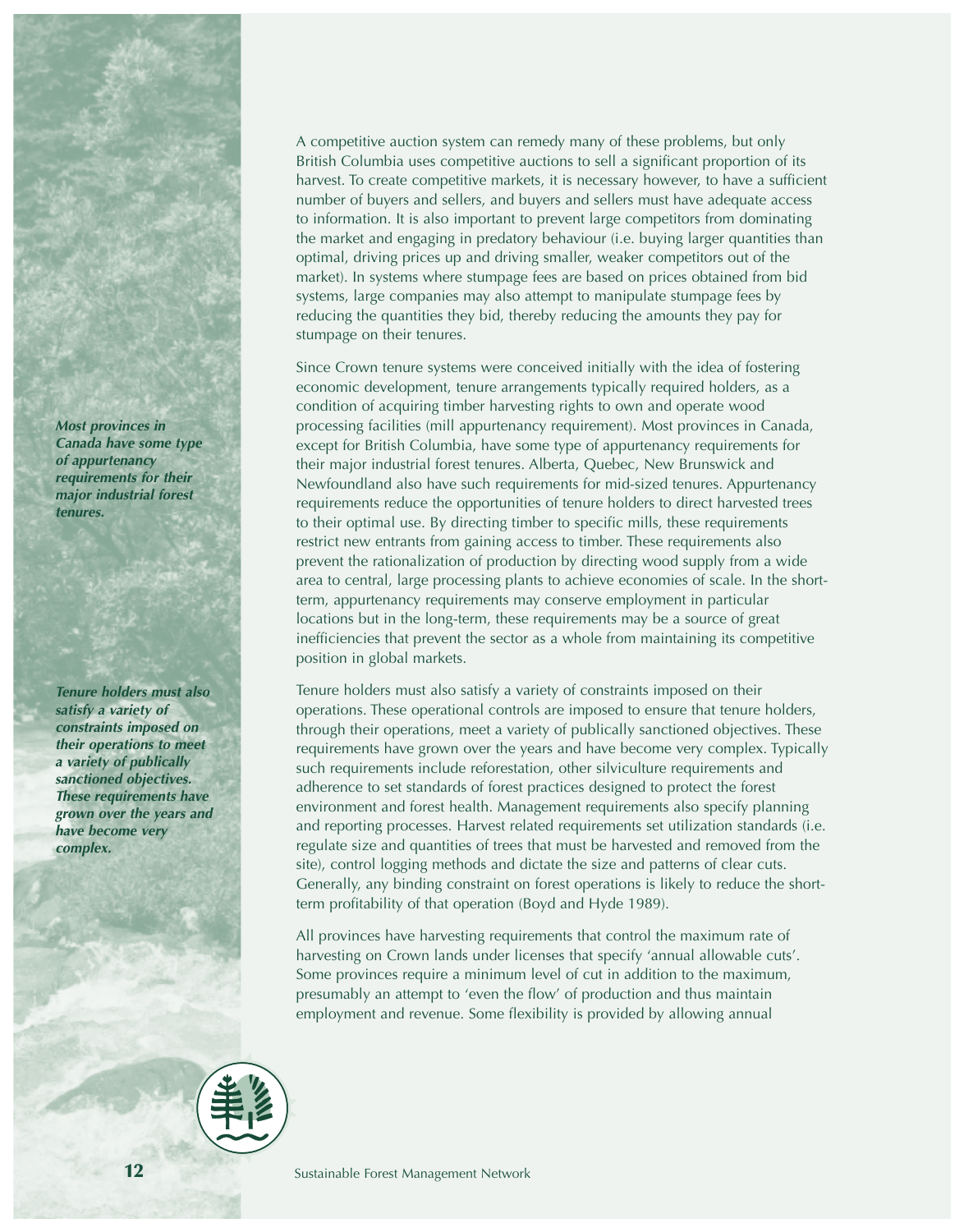*deviations within specified periods. The province of British Columbia eliminated minimum cut requirements to allow firms "to better plan their wood operations and provide more opportunity to sell into good market conditions, returning more revenue and jobs to the province" (BC MoF 2004, 1).*

*All provinces control forest practices. Pearse (2001, 12) noted that "over the decades, regulations governing forest practices have multiplied, from basic fire precautions to detailed rules about road building, logging patterns, utilization standards, silviculture and reforestation". Demands for environmental protection in the 1990s have led to the introduction of requirements for protecting wildlife, soils and riparian areas. Compliance with the various regulations has been extremely costly (van Kooten 1994, Haley 1996, Clarke 1997) and it is not clear if the desired results were obtained, nor whether the means to obtain the results were cost effective.* 

*All provinces in Canada are committed to sustainable forest management. The approaches taken in the different provinces to achieve this objective vary to some degree. Most provinces (except BC) require tenure holders to develop strategic plans. The contents of these plans are guided by official planning manuals. In British Columbia, area-based tenure holders (Tree Farm Licenses) are also required to develop detailed strategic plans. All provinces require the preparation of detailed operational plans. These plans must be reviewed and approved by the governments. Regulation of forest practices is done through a complex mix of manuals, planning requirements and specific regulations. In practice, the planning manuals and planning requirements act like regulations as specified standards are incorporated in plans which bind tenure holders.*

*There are important differences in the degree to which the regulatory system in each province prescribes particular practices as opposed to setting standards for results. Enforcement of the regulations and plans vary among the provinces in their reliance on self-regulation (as in Alberta and Ontario) as opposed to more intensive use of government inspections (as in British Columbia and Quebec). Arguably a results-based regulatory system is more efficient than a command and control system that prescribes specific practices when the desired results can be clearly identified and performance can be inexpensively and accurately measured. A results-based system of regulation allows the tenure holder, who is acquainted with local conditions and its own capabilities, to try to optimize the selection of strategies to produce the desired outcomes. Unfortunately, in many cases, standards for results cannot be clearly defined and measurement of the results is uncertain. In such cases, the identification of specific strategies or constraints on actions may accrue lower transaction and enforcement costs. Such a strategy will depend less on trust and more on regulatory control.*

*The inherent difficulty in implementing effective, flexible result-based regulatory systems to guide forest practices is reflected in the reversals experienced in several provinces to a higher reliance on regulatory prescriptions (Golec and Luckert 2008). As opposed to a tight command and control regime, there is a delegation of authority to professional discretion (as in Alberta). However, studies have shown*

*Enforcement of forest management regulations and plans vary among the provinces in their reliance on selfregulation (as in Alberta and Ontario) as opposed to more intensive use of government inspections (as in British Columbia and Quebec).*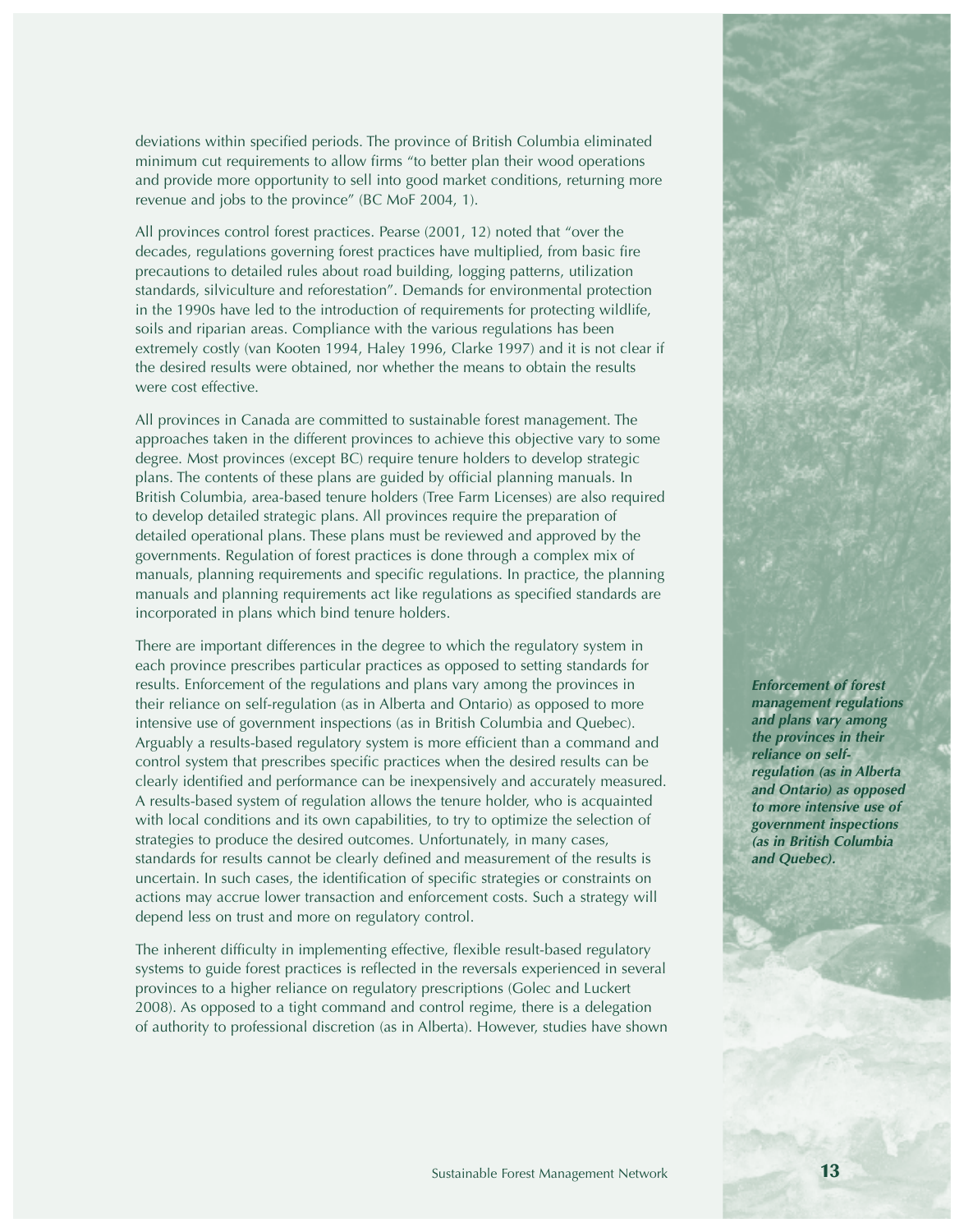*An alternate regulatory approach is the use of certification by independent nongovernmental certification organizations.*

*Greater diversity in tenure arrangements may be desirable to permit institutional customization to local conditions.*

*that professional foresters tend to have different values regarding sustainable forest management than a cross-section of the general public (McFarlane and Boxall 2000). As an alternative or complementary approach, certification by independent non-governmental certification organizations (e.g. Forest Stewardship Council, Sustainable Forest Initiative or Canadian Standards Association) could be used. The Forest Stewardship Council standard is generally the only certification scheme endorsed by environmental non-government organizations (Tan 2003, Alberta Wilderness Association et al. 2001). The issue then becomes which certification system should the government delegate authority to and whether that system will reflect public preferences. The diversity of views on what constitutes sustainable forest management, and the diversity of institutions that have been developed to reflect these different views makes harmonization of tenure policies with certification and criteria and indicators for forest management a difficult issue to resolve (Golec and Luckert 2008).*

*An important constraint on tenure rights is the barrier in most provinces on international and inter-provincial shipments and exports of unprocessed logs. Generally, international exports of logs from public lands require government permission, and in many cases inter-provincial trade is also restricted. Constraints imposed on exports of logs are designed to encourage local processing. However, they result in lower values of domestic timber thereby reducing the incentives for silviculture and to conserve wood in processing. Log export controls were used by the U.S. as one argument to impose controversial duties on Canadian exports (Nelson and Vertinsky 2005, Nelson et al. 2008).*

#### *3.3.3 Profiles of Canadian tenure systems: a critical view*

*Though there are about 40 major tenure types in Canada, each of which varies considerably in its details, the general features of the systems are similar. In most provinces, the majority of the timber rights are granted through one or two tenure arrangements. Eighty percent of the AAC in four provinces is allocated through one type of tenure (Haley 2008). Since there is a large variation within provinces in local aspirations, objectives, needs, the nature of the forests, and the economy, greater diversity in tenure arrangements may be desirable to permit institutional customization to local conditions. British Columbia has the most diverse tenure system and therefore provides a good example of how such diversity can be used to accommodate local aspirations and conditions.*

*Tenure systems in Canada are largely inflexible, imposing tight constraints on forestry practices and operations. There is a concern that tenure systems have contributed to the failure of the forest industry to maintain its position in the global market. Constraints in most systems prevent the entry of new actors and new products and largely restrict sectoral renewal and restructuring. The focus of many tenure systems was redistribution of wealth rather than wealth creation. The systems are highly centralized frustrating the aspirations of Aboriginal peoples and forest dependent communities to have a stronger voice in controlling the forest and a share in its benefits. The inflexibility and complexity of most tenure systems in Canada will make adjustment to climate change difficult (Williamson 2006) and make environmental protection more costly than perhaps necessary.*

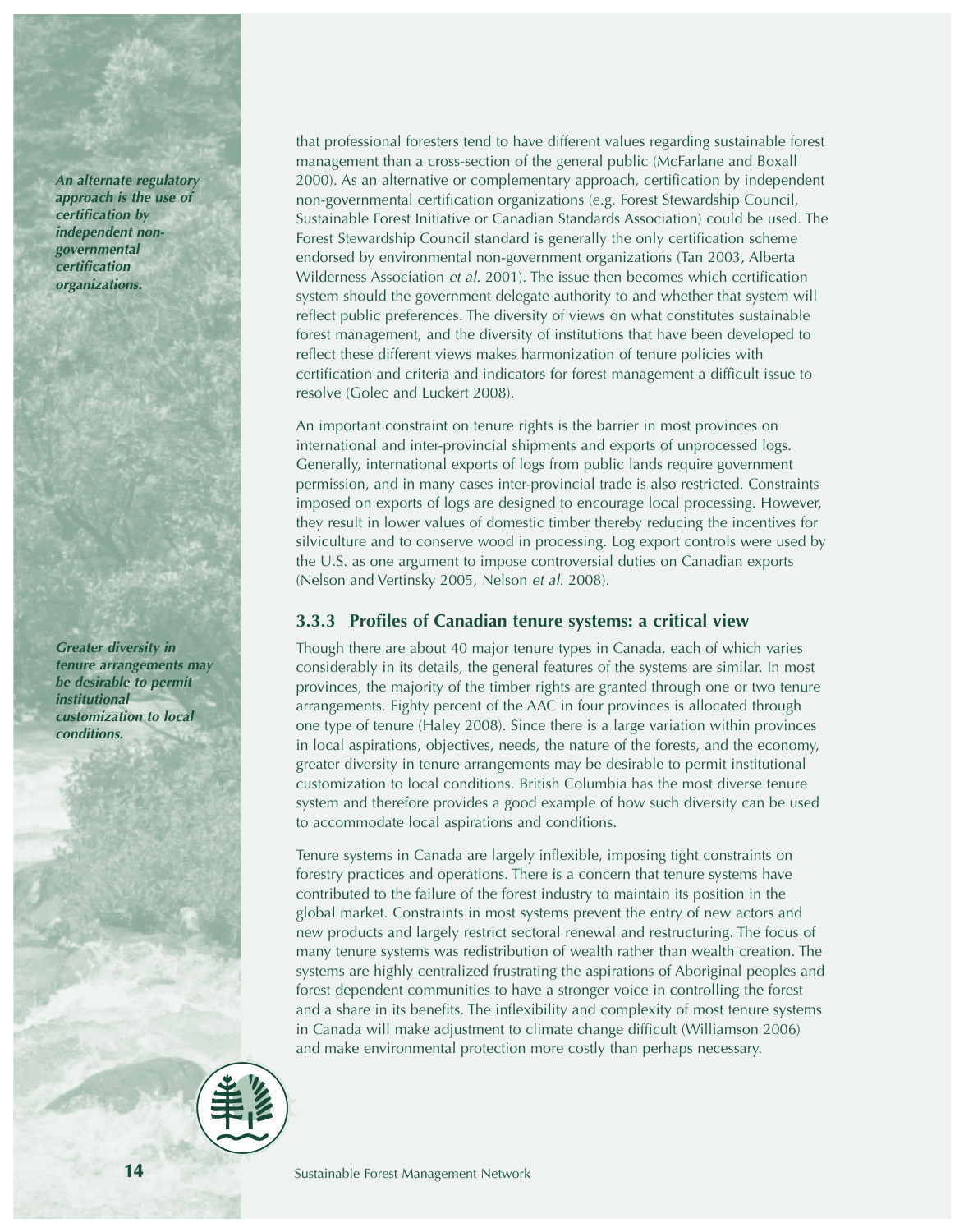# **4.0 Design of tenure systems**

*A discussion paper issued by the Ministry of Forest and Range in British Columbia (2008) defined a design problem for tenure arrangements. It suggested that tenure arrangements do two basic things (1) they specify the division of labour between the Crown and the tenure holder and (2) they establish the rights, obligations, penalties, and inducements, that create the incentives for the tenure holder to act in a way that fulfills the objectives of the Crown. The assessment of these arrangements must be viewed in terms of the following criteria:* 

- *(1) whether the functions that need to be performed to achieve the Crown's objectives are being performed by those best equipped to perform them, and*
- *(2) whether the incentives that are created serving to ensure that those non-governmental entities performing the functions are doing them in the best way to serve the public's interests.*

*The paper recognizes however, the difficulty that exists in accomplishing this design task for any sector. Difficulties emerge because:*

- *the Crown does not necessarily have a clear view of what the public wants (i.e. what are the objectives that best represent the public interest),*
- *there may be an unpredictable change over time in the mix of benefits the public expects from the forest,*
- *there may be an unpredictable change in the desired practices (e.g. technological change, changes in forest conditions, changes in market conditions), and*
- *there is incomplete knowledge about responses of participants in the system (e.g. tenure holders) to different incentives set by system designers.*

*The challenges outlined above point to several important additional tenure system design criteria including that:*

- *the system needs to be more responsive to public values and changes in these values,*
- *the system needs to be efficient in accomplishing its objectives (i.e. keep transaction and other non-productive costs to a necessary minimum),*
- *the system needs to be more responsive to variation in local conditions and to local stakeholder objectives and characteristics,*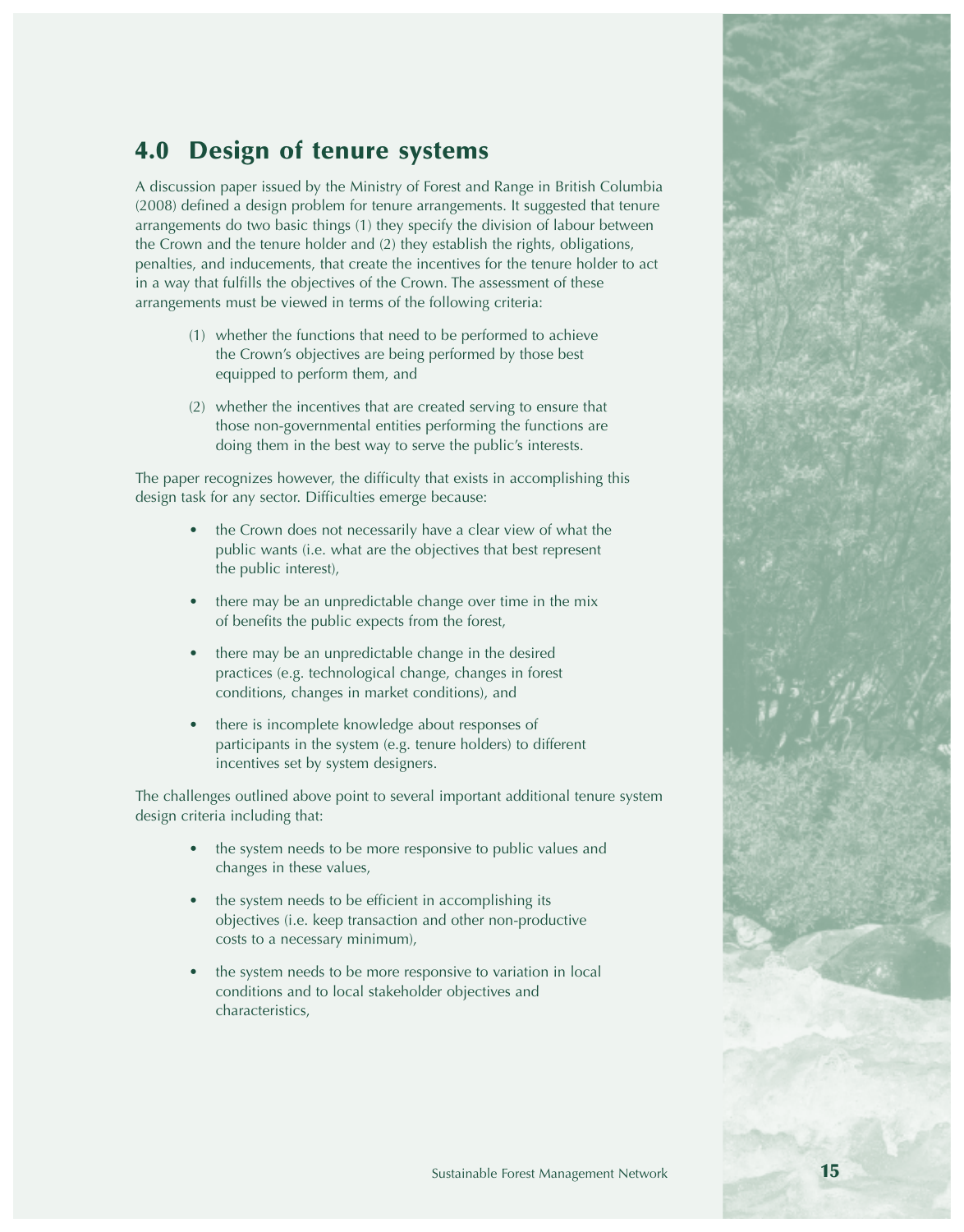

*The removal of some of the major operational constraints is likely to increase efficiency with little impact on objectives that they have failed to achieve anyway.*

*The removal of mill appurtenancy requirements, minimum cut controls and log exports controls could help obtain the highest economic values of timber resources.*

- *the system must cope well with high levels of uncertainty and risks, and*
- *the system must be transparent, simple (as much as possible while discharging its complex tasks) and fair.*

*System transparency and simplicity are important to ensure that failures of incentives created to achieve certain expected behaviours can be identified and corrected and that signals sent by the system to participants are noticed and not misunderstood. Simplicity may also reduce uncertainty while simultaneously allowing agility in response to changing circumstances. Fairness is important to ensure support for the system by all participants (i.e. ensure the system's legitimacy).* 

*With the above criteria and with current and future challenges that the tenure system is facing in mind, we start our exploration of design options. We first explore changes in attributes that keep the character of the system largely unchanged (Haley and Nelson 2007). We then explore some radical modifications that result in changes in governance structure as well as simultaneous alterations of numerous characteristics that are typical in the current systems of tenure arrangements in Canada.*

#### *4.1 Redesign of tenure systems without major changes to their basic governance structures*

*Our analysis of the main features of tenure systems in Canada revealed systems with a mix of complex and inflexible operational constraints on tenure holders. Many of these operational constraints, which were introduced to deal with specific problems or achieve certain social objectives, are failing to achieve their objectives while imposing high costs in terms of the competitiveness of the system. Therefore, if carefully considered, removal of some of the major operational constraints is likely to increase efficiency with little impact on objectives that they have failed to achieve anyway.* 

*Allowing tenure holders to make free choices with respect to product mix, inputs mix, choices of technology, the allocation of capital and markets they choose to serve will increase efficiency and help improve competitiveness. In particular, the removal of mill appurtenancy requirements, minimum cut controls and log exports controls could help obtain the highest economic values of timber resources. The short-term social costs include increases in unemployment and closure of some processing facilities. However, without increases in efficiency even larger numbers of plants are likely to close down and the long-term employment in the sector will decline further; a process we are, likely already seeing. Such a process could lead to a smaller but more efficient industry that is allowed to sell more in good markets and reduce sales in poor markets and that can adjust its product mix to achieve higher values from the resource.*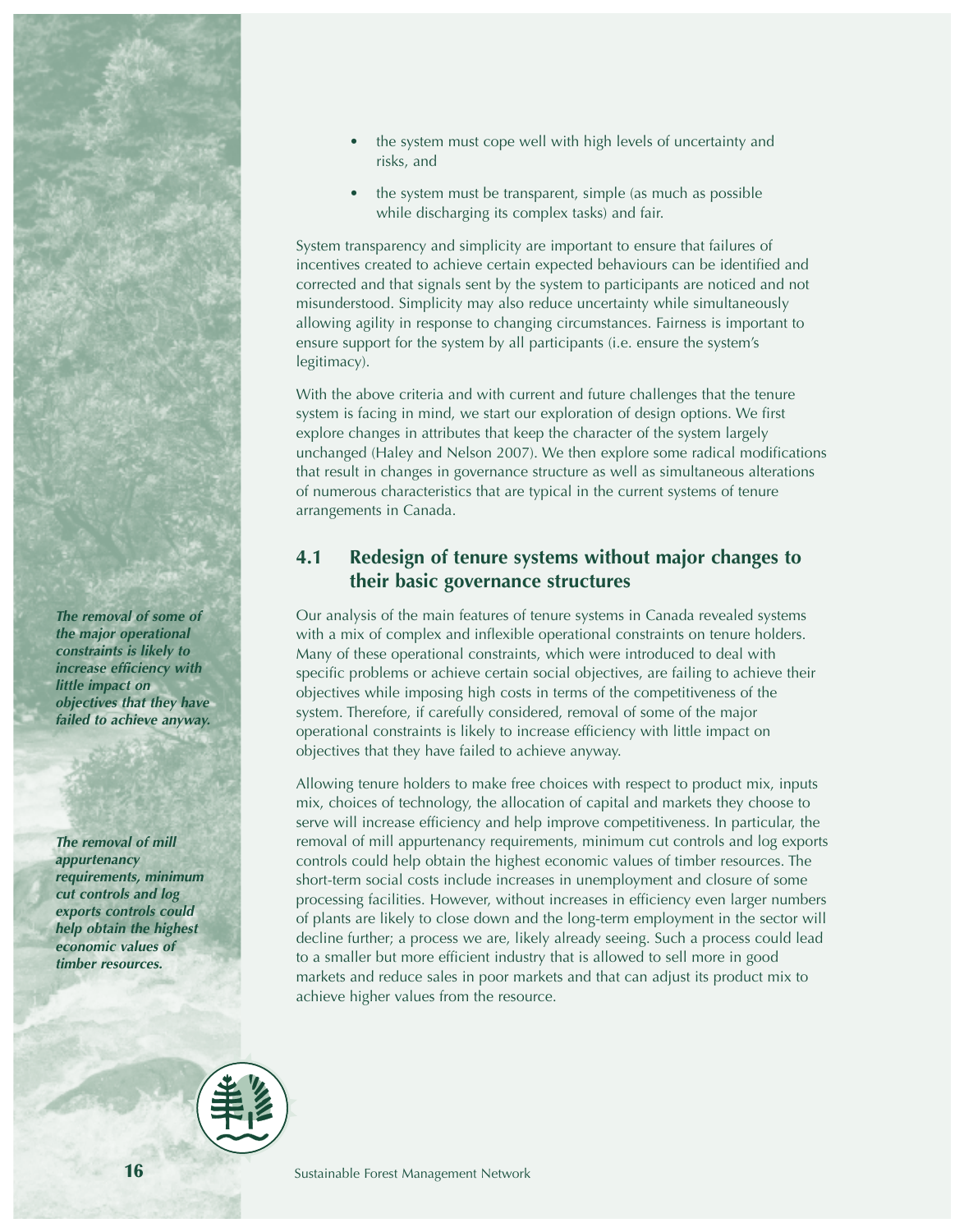*To encourage entrepreneurship, and innovation, consideration could be given to making tenure rights more divisible and transferable. The security of rights could be increased by introducing clearer and more comprehensive compensation policies if these rights are taken or seriously weakened. Since forest tenures in most provinces are almost fully allocated, the vesting of secure, tradable property rights could provide the incentives needed for small incumbents to transfer their rights and facilitate the entry of new participants. Inefficient incumbents are better off selling their rights to those who can get higher returns from the forest and thus are willing to pay more for the rights than their value to these incumbents. In order for the market for tenure rights to work, however, reliable and transparent information about inventories associated with tenure lands is necessary. Moreover, transfers of forest property rights could fail to achieve the desired results if it leads to greater concentration of the forest industry.*

*Regulation of forest practices under many of the existing command and control systems in Canada is inflexible and costly. A shift to result-based regulation (where feasible) and decentralized enforcement may increase both the efficiency and effectiveness of regulation. Allowing tenure holders more choices among means to achieve higher order environmental objectives requires, as we have noted earlier, a thorough understanding of ecosystems and means-ends relationships of interventions to the systems. Such understanding is limited at present but can be improved through adaptive management (Duinker and Trevisan 2003) and scientific research.* 

*Even in the absence of such knowledge, policy tools that facilitate decentralization in the development of local prescriptions and enforcement are likely to reduce the costs of regulation. For example, the introduction of tradable land use rights can provide the means for some flexibility in complying with certain types of prescriptions. In this system (often called "cap and trade") rights to utilize the resources are capped (i.e. an explicit threshold is set for the amount of the resource that can be used or disturbed). Tenure holders who set aside certain portions of their lands for conservation above the requirements can sell unused rights generated by over-compliance to other tenure holders. Buyers of tradable rights can then put these rights towards meeting their obligations to set aside land for conservation out of their tenure holding (Weber and Adamowicz 2002). More generally, cap and trade systems can satisfy environmental objectives while minimizing the costs of compliance (e.g. using lands with similar biodiversity values but of lower economic value for conservation instead of lands which are more suitable to commercial exploitation). Separate markets may need to be established for different ecosystem types and different environmental objectives.*

*Delegation of some regulatory functions to independent non-government environmental certification organizations has the advantage of possible value creation through "green product" differentiation and reduction of costs to the public purse. For example, governments may choose to cede some regulatory functions to certification organizations or their approved SFM certifiers. In such cases, the certification organizations set standards that the tenure holders must follow in order to receive accreditation. The certifiers have monitoring and*

*Policy tools that facilitate decentralization in the development of local prescriptions and enforcement are likely to reduce the costs of regulation.*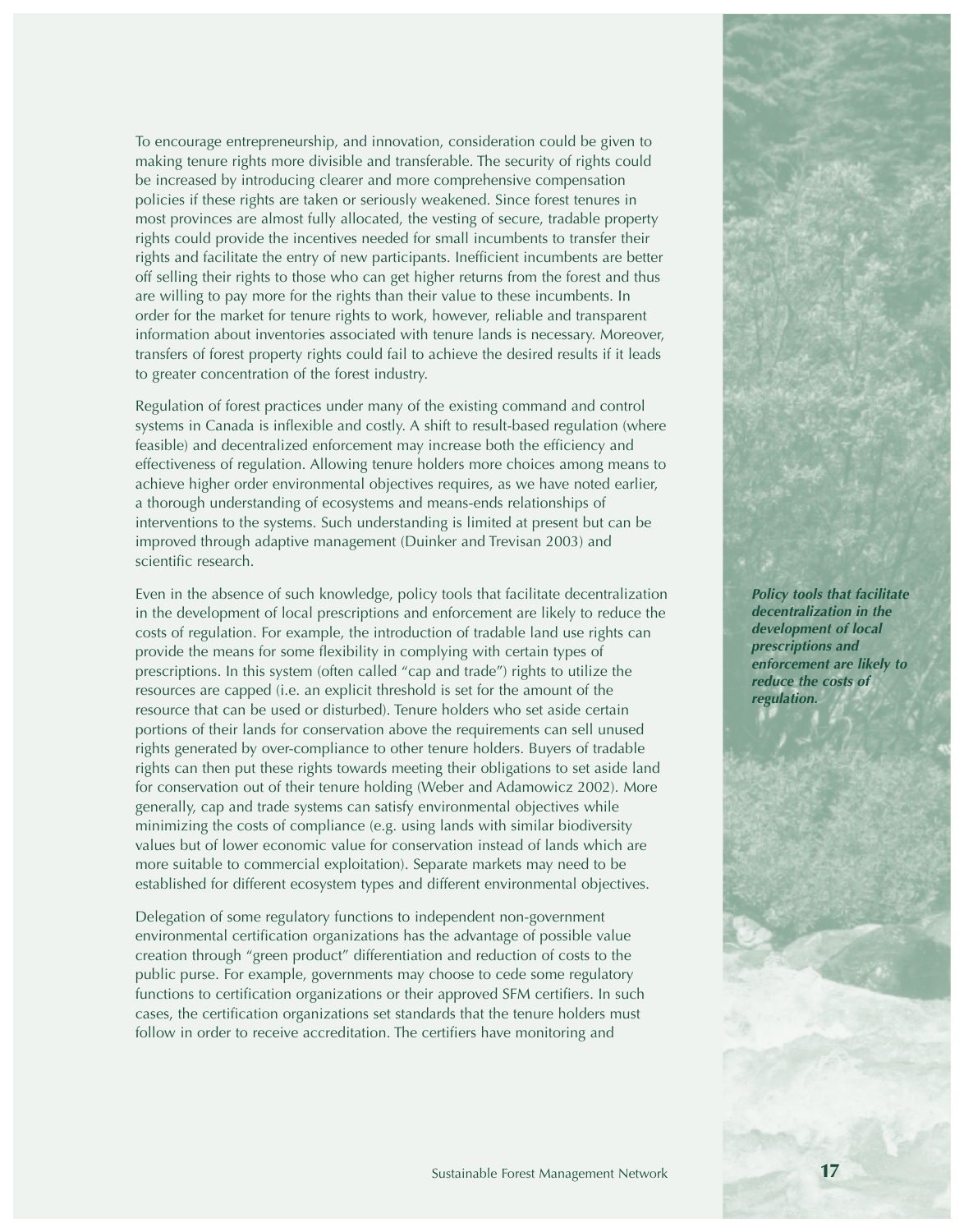*British Columbia has introduced many of the above innovations in response to concerns about the declining competitiveness of the forest industry in the province – with disappointing short term results.*

*The consideration of bold options for systematic change is needed to create new visions, culture and business models.*

*enforcement functions relieving the government from the need to inspect the operations of certified tenure holders. The certification may add value to the products from the certified lands if consumers are willing to pay the "green premium" (e.g. Kruger 2010). Under such conditions, tenure holders may be willing to adopt higher levels of environmental stewardship than required by law, expecting to be rewarded through the market. Indeed, even if the government does not require firms to obtain certification, companies may be forced to obtain certification as part of their attempt to maintain social license to operate. For example, it is almost impossible to export forest products to the U.K. without obtaining FSC or an equivalent certification. This is because buyers' organizations, consisting of most of the large retail stores and other large buyers of forest products in the U.K., are committed to buying only certified products.*

*A less attractive option of decentralization is one of self-regulation (i.e. delegation to professional certification of forest managers). In such cases, potential conflict between professional standards and loyalty to one's employer or fear for one's job may erode trust in the regulatory system.* 

*In the spring of 2003, British Columbia introduced many of the above innovations in response to concerns about the declining competitiveness of the forest industry in the province (Niquidet et al. 2007). The results of these policy changes have been somewhat disappointing. The industry does not appear to be revitalized as the province forecasted. Visible changes in the strategic direction of incumbent forest companies are not obvious. Few entrepreneurial firms seem to have emerged. Instead, firms continue to be locked in to the production of commodities and in their old business models of maintaining competitiveness by continuous rationalization of production (closing inefficient plants and reducing their workforce) and cost reduction. Investment remains low. The resource base has shrunk and forest health has deteriorated with the mountain pine beetle infestation. One can reasonably expect that when the current crisis passes, there will be a period where a leaner industry will be able to return to a profitable path. However we have yet to see whether this re-emergence will proceed with a "business as usual" perspective. In short, we do not know yet whether the improvements introduced by the British Columbia reform are likely to shift the strategic direction of the sector to a sustainable economic, environmental and social path.*

*The following quote in Timmins Daily Press on the 18th of February, 2009 suggests that few believe that small changes in existing tenure systems and related forest policies in Ontario, and by implication, the other tenure systems in Canada, are likely to change the future of the sector. The Daily observed:* 

> *Given that more than 10,000 forestry jobs have been lost in Northern Ontario maybe Einstein's wise counsel that 'we cannot solve problems by using the same kind of thinking we used when we created them' will finally be heard.*

*Our studies led us to a similar conclusion – the consideration of bold options for systemic change is needed to create new visions, culture and business models for managing the forests.*

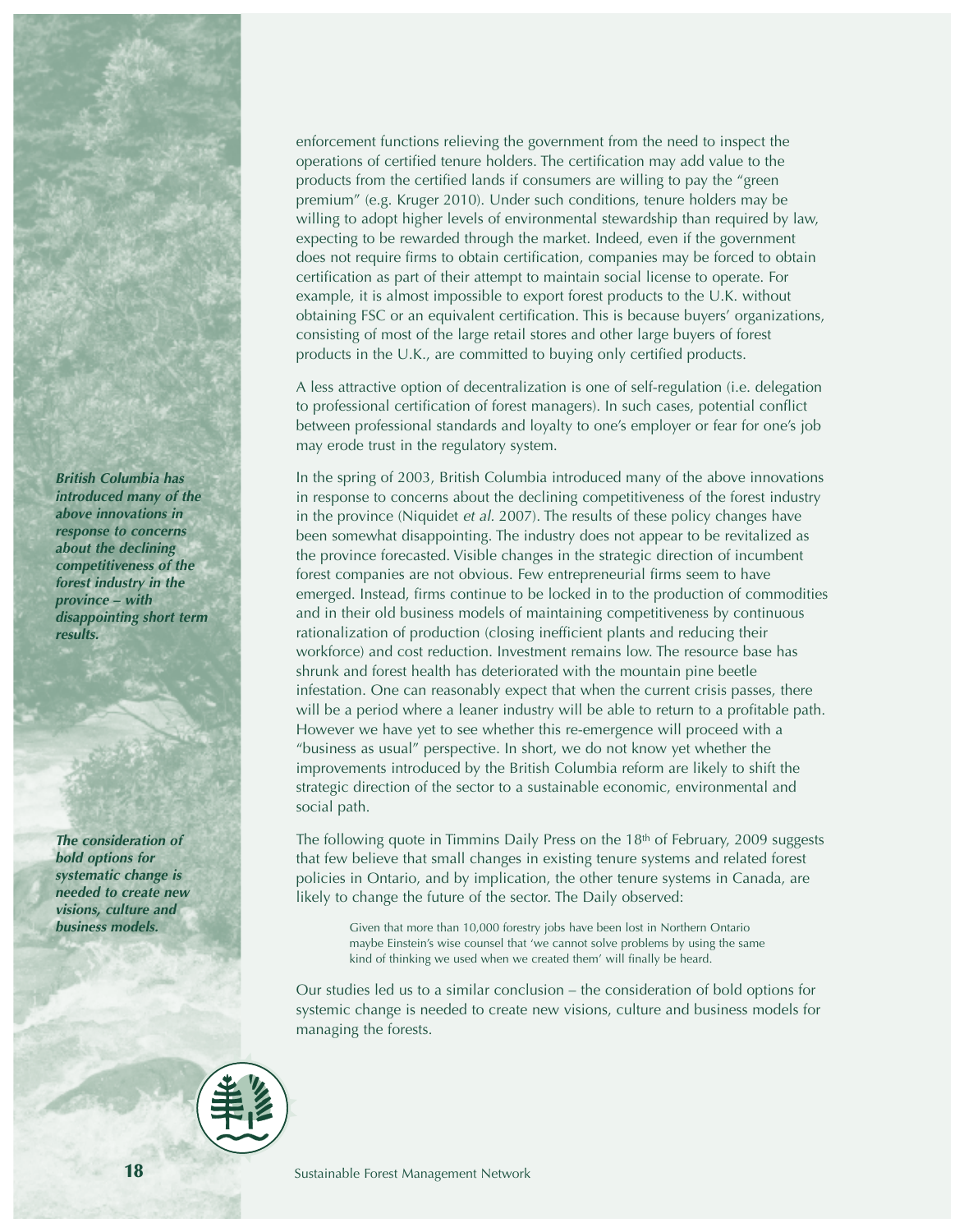#### *4.2 Bold options for change*

*Haley and Nelson (2007) and Nelson (2008) have explored experiences with bold reform of managing public forest lands in various jurisdictions, to assess whether new models of governing public lands can lead to more effective ways of achieving public objectives. They identified three approaches that may improve efficiency and competitiveness of public forest management. These approaches included corporatization, privatization and decentralization augmented by devolution of government authority.* 

*Corporatization involves retaining public ownership of forest land but placing management of some of the public forests under the authority of a government run corporation (Crown corporation) or a separate government department charged with operating as a for-profit corporation – i.e. conducting its affairs on a commercial basis. In some jurisdictions, such departments are called "trading departments". Germany, Australia, New Zealand and Sweden introduced such new governance forms to their public forests with some measure of success. In Sweden and in New Zealand, these reforms proved to be steps in the process of privatization.*

*An important factor in corporatization is the ability to separate the forests into zones according to use. Forest lands can be divided into areas that are used primarily for timber production and other areas where they are managed primarily for conservation and other public goods. In New Zealand and in most of the states of Australia (except Tasmania), the separation was natural. Corporatization (and later privatization) was focused on exotic plantations where timber values dominated. The management of indigenous forests, where conservation values are high, was often left under the management of traditional government departments. In other jurisdictions (e.g. the provinces of Canada) success of such restructuring of forest governance would best be preceded by careful land use zoning separating lands with dominant commercial uses from those with dominant environmental and other public goods values. The former would be good candidates for corporatization (or privatization) while the latter would be best run by traditional government departments.* 

*The experiences in both New Zealand and in Australia showed improvements in the efficiency of operations achieved mainly through a reduction in employment, a reduction in the quality of timber sold (in some cases to match buyers willingness to pay) and increased prices. However, Haley and Nelson (2007) observed that corporatization has some important deficiencies. The financial discipline imposed by markets on private companies is lacking in corporatization and thus reduces the motivation of management to make hard decisions to increase efficiency. In New Zealand, complaints about undue political influence led to a government decision to privatize the corporation.*

*Privatization frequently refers to the complete transfer of ownership rights to the private sector. Though arguments for against the sale of Canada's forests have been developed (e.g. Haley 1986, Haley and Nelson 2007, Kant 2010b) we suggest that*

*Three approaches have been identified that may improve the efficiency and competitiveness of public forest management – corporatization, privatization and decentralization.*

*An important factor in corporatization is the ability to separate the forests into zones according to use.*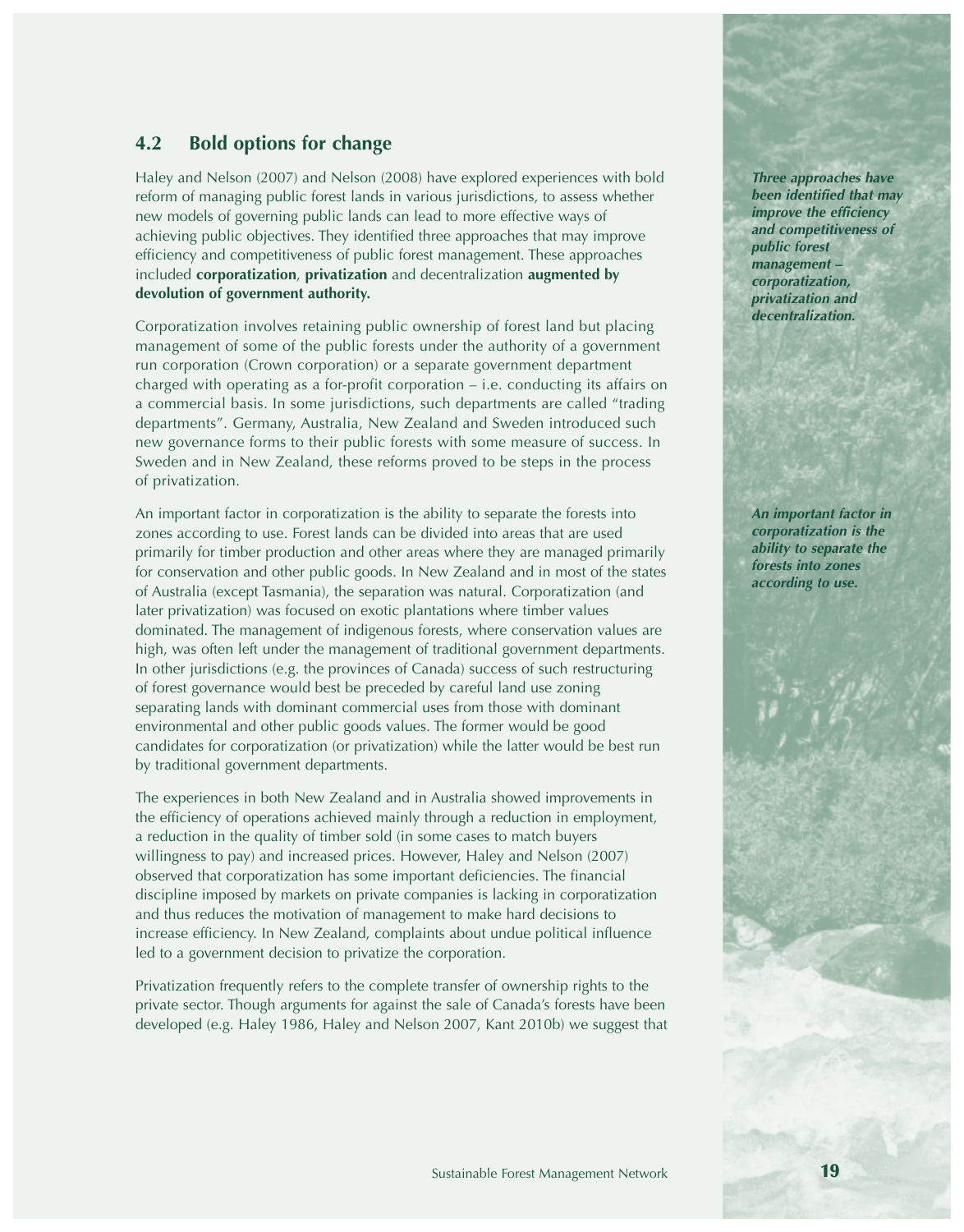*An interpretation of privatization that recognizes degrees of private control is useful.*

*Another governance alternative is regional decentralization where ownership and control of regional forests are transferred to regional boards and revenues from forestry operations are shared between different levels of government.*

*a more nuance interpretation of privatization that recognizes degrees of private control is useful (Luckert and Vertinsky 2007). Thus privatization can relate to the timber on the land and not to the land itself and can vary in the time horizon that such rights can be exercised (e.g. rights to the timber in perpetuity as opposed to one or a specified number of rotations). The experiences in Australia and New Zealand confirmed that efficiency increased more with privatization than corporatization mainly due to sharper employment reductions and more effective marketing. However, there was no evidence of increased investment from the private sector or the emergence of entrepreneurial companies that the advocates of privatization had anticipated. Indeed, a focus on the financial aspect of plantation management led to a significant reduction in investment in reforestation and silviculture (Nelson and Vertinsky 2005, Nelson 2008).*

*Another governance alternative advocated by Haley and Nelson (2007) was regional decentralization where ownership and control of regional forests are transferred to regional boards and revenues from forestry operations are shared between different levels of government. The strategy is attractive because it removes the direct link between timber production management and the fiber demand of specific processing plants, a greater voice is given to stakeholders living near the forests and there is a more comprehensive scope of forest resources to be managed by the regional boards. This strategy is likely to work well in the context of the development of more competitive log markets. Furthermore, the uneven experiences with community tenures in British Columbia point to the importance of local management capacity in influencing the success of such decentralization (Ambus 2008).* 

*Experiences with implementation of each of the three alternatives for tenure reform discussed above suggest that if implemented in Canada, they are likely to fail to meet some of the critical challenges Crown forest land tenure systems must address. Each of the systems however, incorporates some attractive design features that provide positive benefits. These include, increases in market discipline and increased reliance on market relations, zoning, separation of tree growing from tree processing and the establishment of competitive log markets, geographical decentralization and increases in tenure comprehensiveness. In the next section we explore a hybrid tenure system design that incorporates the above design features but is based on diversification of tenure and governance types and matches them to local conditions. We also explicitly identify the managerial approaches and policies that can be accommodated within the proposed institutional structure.*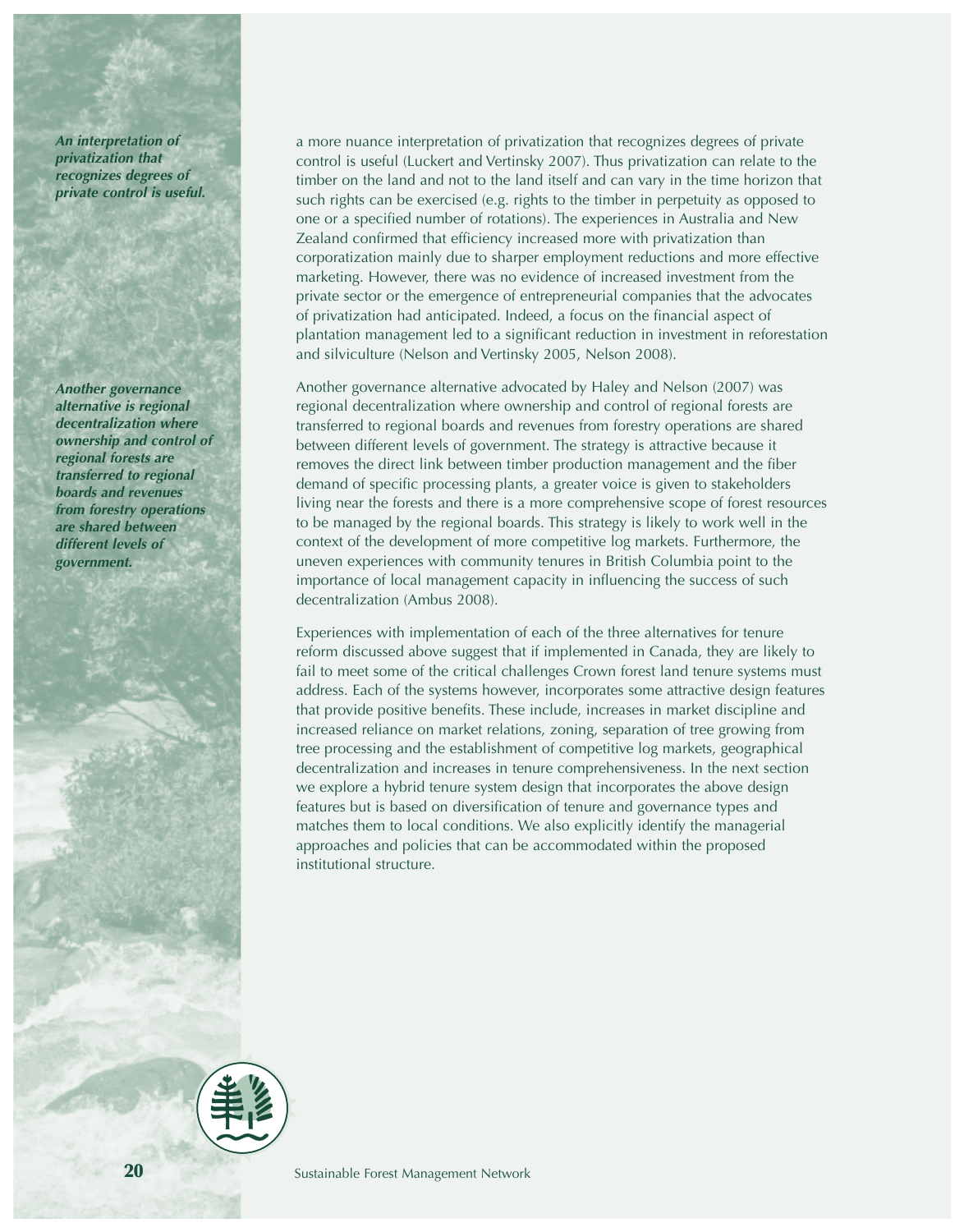#### *4.3 Hybrid strategy***<sup>3</sup>**

*The first step in changing our policy perspective and the design of forest tenure systems is to broaden their scope. Forest tenure systems must be emancipated from a timber-centric view, a view that focuses on physical flows of timber to fill mill needs. The practical implications are clear:*

- *no more locking forest resources to specific uses;*
- *planning must be based on values not merely physical flows; and*
- *the need for increased comprehensiveness of tenure rights (and obligations) to other values of the forest.*

*An important step that would introduce the flexibility required for forest resources to achieve their highest value to society would be to "decouple" forests from processing plants. Forest management units could also be granted more comprehensive tenure rights to avoid inefficiencies and conflicts that are generated in systems where overlapping narrow tenure rights prevent issues that arise from the use of each resource to users of other forest resources. More comprehensive rights are also needed to address the discrepancy between the narrow rights conferred by forest tenures and the broad social objectives associated with sustainable forest management (Luckert and Boxall 2009).*

*Forest tenure systems have to accommodate not only environmental changes but changes in the scientific knowledge, technical know-how and values. The principles of adaptive management must be cornerstones in the "new forest management paradigm". As the environment in which forest management institutions operate becomes more complex and uncertain, diversification of tenure systems can reduce risks and better match demands of varied stakeholders. Tenure systems should match the local characteristics of the managed forest and the aspirations of its direct stakeholders, while also meeting global social objectives.*

*In the future we see a mosaic of different tenure types across the wide spaces of the forest (one size does NOT fit all for forest tenures! See also Kant 2010a). The idea of zoning (i.e. dividing the forest into spatial units managed and regulated according to the characteristics of the forest to more effectively achieve global social goals) is an idea whose time has arrived. Indeed, we recommend the consideration of adding an ownership dimension to the zoning concept (at least with respect to the exploitation of certain forest resources for certain periods of time). Depending on the predominance of social objectives with respect to a particular forest land, a decision to increase private control can be made. Zones with few resources that are valued socially in locations without sensitive ecological systems (e.g. plantations) can have increased private control. Zones with overwhelming environmental or social values can be managed directly by governments or communities. By adding more flexibility, such a system could help accommodate the rights and aspirations of Aboriginal peoples, even before the settlement of ownership issues.* 



*<sup>3</sup> Based in part on Vertinsky, I. and M. Luckert. 2009. The Future of Forest Tenure Systems in Canada in Tomorrow's Forests, Sustainable Forest Management Network, Spring: 4-5.*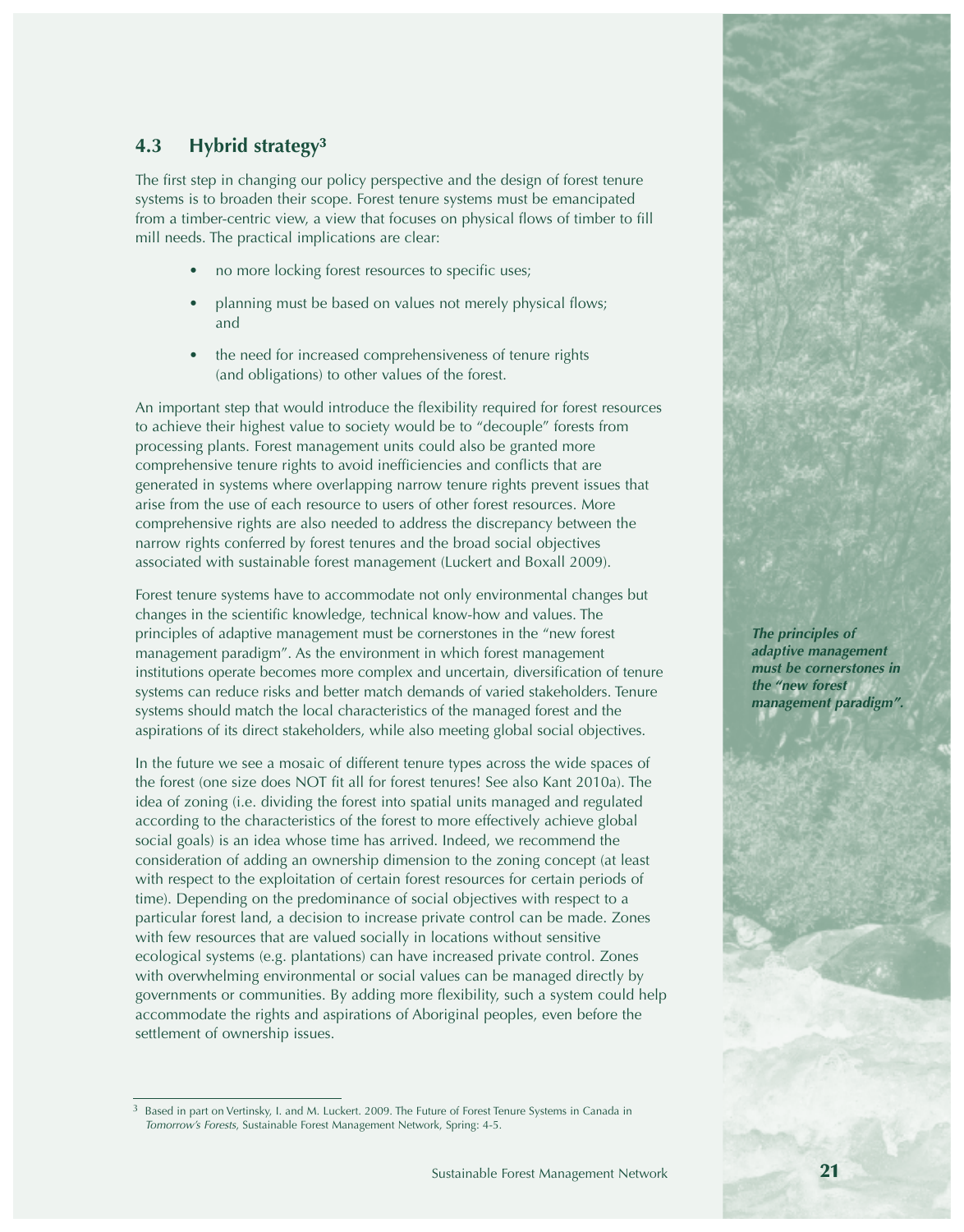*A crisis can trigger change by unhinging the system from its equilibrium.*

*Some zones with increased private control may be identified as plantation zones where intensive silvicultural activities (including the introduction of exotic or genetically modified, fast growing tree species) are encouraged. Such an approach could reduce the forest harvesting footprint, potentially increasing forest industry efficiency and promoting non-timber values (Anderson 2008). Having a variety of middle-sized land management companies (some may be owned by Aboriginal peoples and other local communities, others by regional forest boards or private owners) operating under a flexible, results-based regulatory system could increase the resilience of the system. Such variety would permit the market testing of alternative approaches to cope with a changing environment and survival of the best ones.*

*Irrespective of the type of tenure, governments have a role in ensuring that the environment is protected. While regulation is inevitable, it should be smart regulation (Gunningham and Sinclair 1999). There is a need to replace command and control regulation with newly designed economic instruments which ensure that individual management units working to advance their own objectives are provided with incentives that lead them to act in a socially desirable way. In the proposed system, governments have an important role in creating markets for a variety of currently non-tradable goods and services as well as creating markets for rights resulting from regulation aimed to ensure supply of certain public goods (e.g. cap and trade systems).*

# **5.0 Getting from here to there: the challenges of implementation**

*Changing a governance system for the forest is a very politically intense process as it may change the benefits and costs that different stakeholders expect to derive from the forest. A significant change has distributional consequences. There are likely to be winners who will support and push for change and losers who are likely to oppose the change. There are others who will oppose changes as they are uncertain about the consequences or disagree with the claims made about the consequences of changes to the tenure system. Indeed, uncertainty about consequences or a lack of scientific knowledge may entrench the status quo even when the political economy is aligned to promote change. Organizational inertia, lack of consensus over priorities, short-term orientation, lack of leadership and political will also tend to reinforce the status quo.*

*Often crises trigger change by unhinging the system from its equilibrium. Strong leaders who articulate new visions during crises can empower and legitimize champions of change. For example, a severe economic crisis in New Zealand in the mid 1980s led a new labour government to adopt the radical vision of "new public management" articulated by Margaret Thatcher in the UK. This legitimized the implementation of comprehensive reforms of the management of public forest lands.*



*Sustainable Forest Management Network*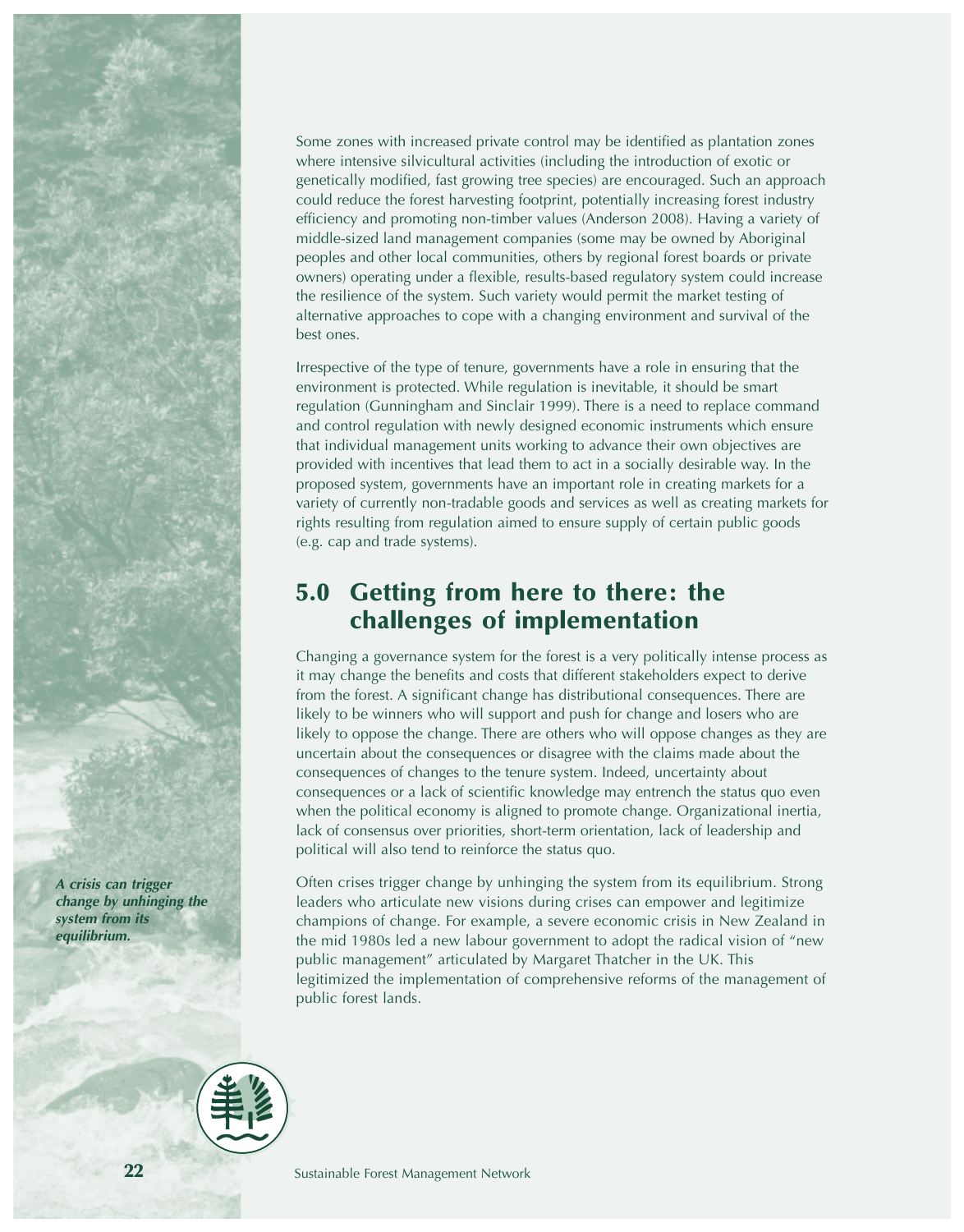*Compensation and transition assistance serve to reduce the resistance of potential losers. As in British Columbia, the offer to compensate the incumbent tenure holders in the 2003 tenure reform proposal reduced their resistance to reallocation of tenure rights to a significant proportion of the AAC.* 

*An important, part of a change strategy relates to the pace of change. Resistance to innovation can be reduced through incremental changes. This is likely to be an effective strategy when the consequences of changes are not well understood. Experimental introduction of reforms through pilots may provide information, increase familiarity with new concepts, and legitimize changes. However, incremental slow change reduces the momentum of reform once it starts. A "big bang" strategy has the advantage of creating momentum for change. Improved knowledge, information and managerial capacity are important both to affect change but also to ensure that introduced reforms are competently executed.* 

*There are several other conditions for successful implementation of the proposed reform. Increased private control, without a system that provides for the availability of transparent, reliable information about forests' inventories, is not likely to result in entry of new types of land management companies and entrepreneurial renewal of the forest industry. Entry of new players may be prevented and allocation of resources may be distorted without the maintenance of competition both in input and output markets in the forest sector. Indeed, without regulations which maintain competition, diversification and decentralization may erode as market concentrations increase reducing the resilience of the system.*

## **6.0 Conclusions**

*The challenges of sustainable forest management in a period of rapid change, discontinuities and great uncertainties, require institutional diversification, flexibility and integrative perspectives. In this paper, we have suggested that tenure systems in Canada are generally inflexible, complex, lack diversity and are highly focused on timber production and timber processing needs. Social and environmental considerations are introduced as constraints further reducing flexibility and increasing costs. The institutional structure inhibits entry of new players and, more generally, innovation.* 

*We have suggested that a natural starting point for the required change may be the reduction of reliance on constraints and increased flexibility of tenure holders to make choices while ensuring incentive systems are in place to encourage internalization of public goods. Freeing the flow of fiber to best uses (e.g. elimination of appurtenancy requirements) and eliminating unproductive operational requirements are good initial steps in a tenure reform process. To deal with changing economic environments (e.g. increases in international competition and declines in the competitiveness of Canadian wood supply) and the anticipated significant but uncertain impacts of climate change, it is necessary to decentralize and diversify the entities which manage forest lands*

*Resistance to innovation can be reduced through incremental changes.*

*A natural starting point for change may be the reduction of reliance on constraints and increased ability of tenure holders to make choices while ensuring incentive systems are in place to encourage internalization of public goods.*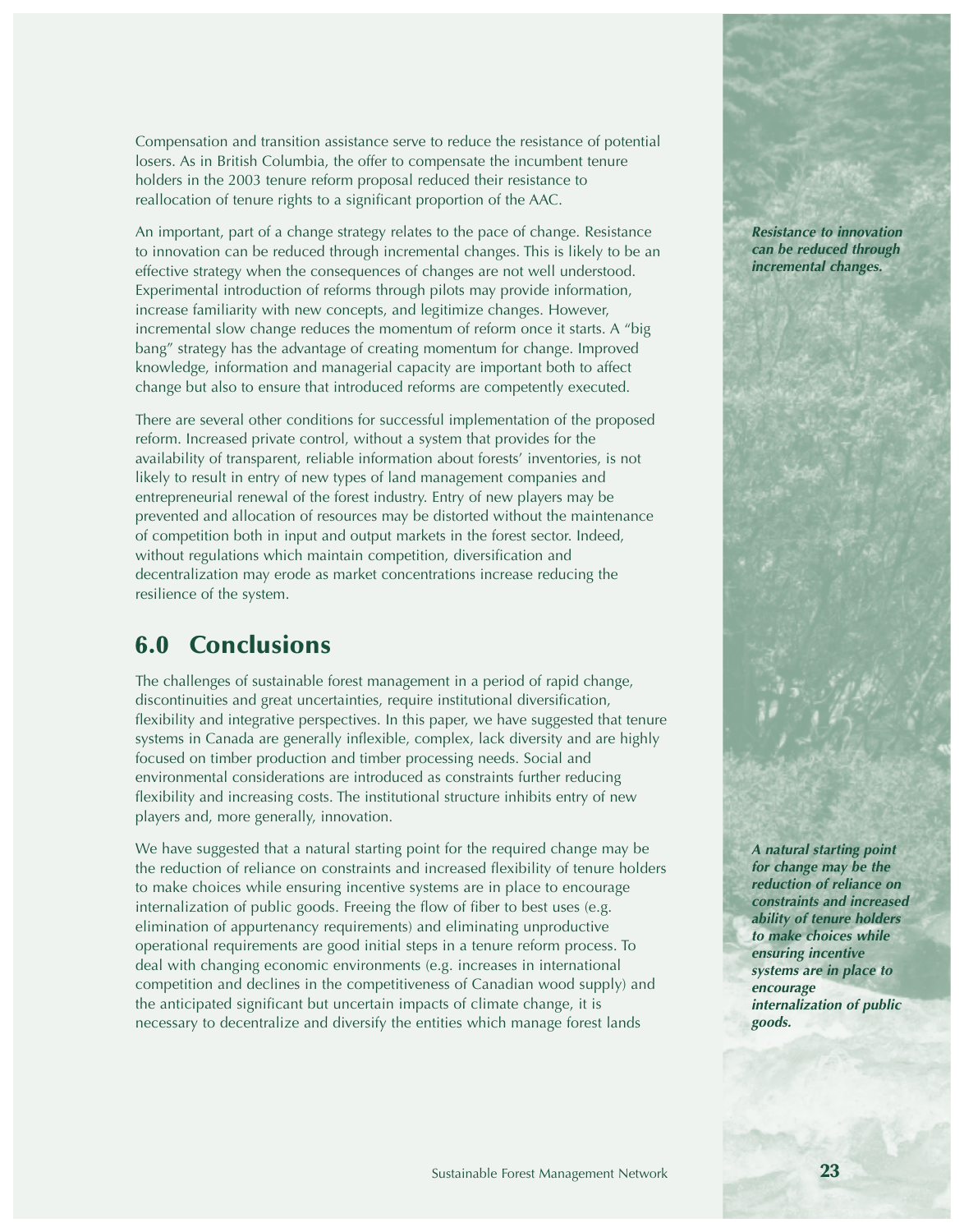*Reforms will require investment in the development of capacity to manage the change and capacity of stakeholders to function effectively within the changed system.* 

*(e.g. by diversifying tenure types and preventing concentration of forest management entities) and to open the forest system to new players (e.g. by increasing privatization and the flexibility of trading rights, separating land management from processing and increasing tenure comprehensiveness).*

*While the role of government in operational decisions would be reduced, government would have an increased role in maintaining the institutional infrastructure, creating competitive markets for a broader range of forest products and services, maintaining competition, and ensuring transparency and accessibility of information required for efficient functioning of these markets. Government may also have an increased role in domains where markets fail (e.g. research and development and the provision of certain public goods).* 

*Such bold reforms require the employment of appropriate implementation strategies. A key feature to such strategies is building a consensus among main stakeholders of the forest. Without participation of Aboriginal peoples in the design of new tenure systems and accommodation of their rights, such consensus is not likely to emerge. Implementation of change requires investment in the development of capacity to manage the change and capacity of stakeholders to function effectively within the changed system. Reforms are expensive but the alternative of "business as usual" may have a more significant cost.*

# **Acknowledgements**

*In a relatively short report it is impossible to provide a detailed account of the contents of the project and do justice to the findings of the researchers who contributed to the project. David Haley, George Hoberg, Harry Nelson, and Peter Duinker are researchers whose publications, presentations and advice were relied heavily on and who deserve much of the credit for the content of this report. Other significant contributors include Vic Adamowicz, Lisa Ambus, Jay Anderson, Chris Arnot, Luc Bouthillier, Peter Boxall, Larianna Brown, Gary Bull, Shashi Kant, Rong Lu, Anne-Helene Mathey, Darci Mitchell, Kurt Niquidet, Susan Robertson, Heidi Slaymaker, Peggy Smith, Sinclair Tedder, Marian Weber, Sarah Weber, and Peter Wood. The authors take the blame for any errors and hope that at the very least this paper will provide a coherent framework and some basic information to stimulate an informed debate about the need and the options available for reforming the tenure systems in Canada.*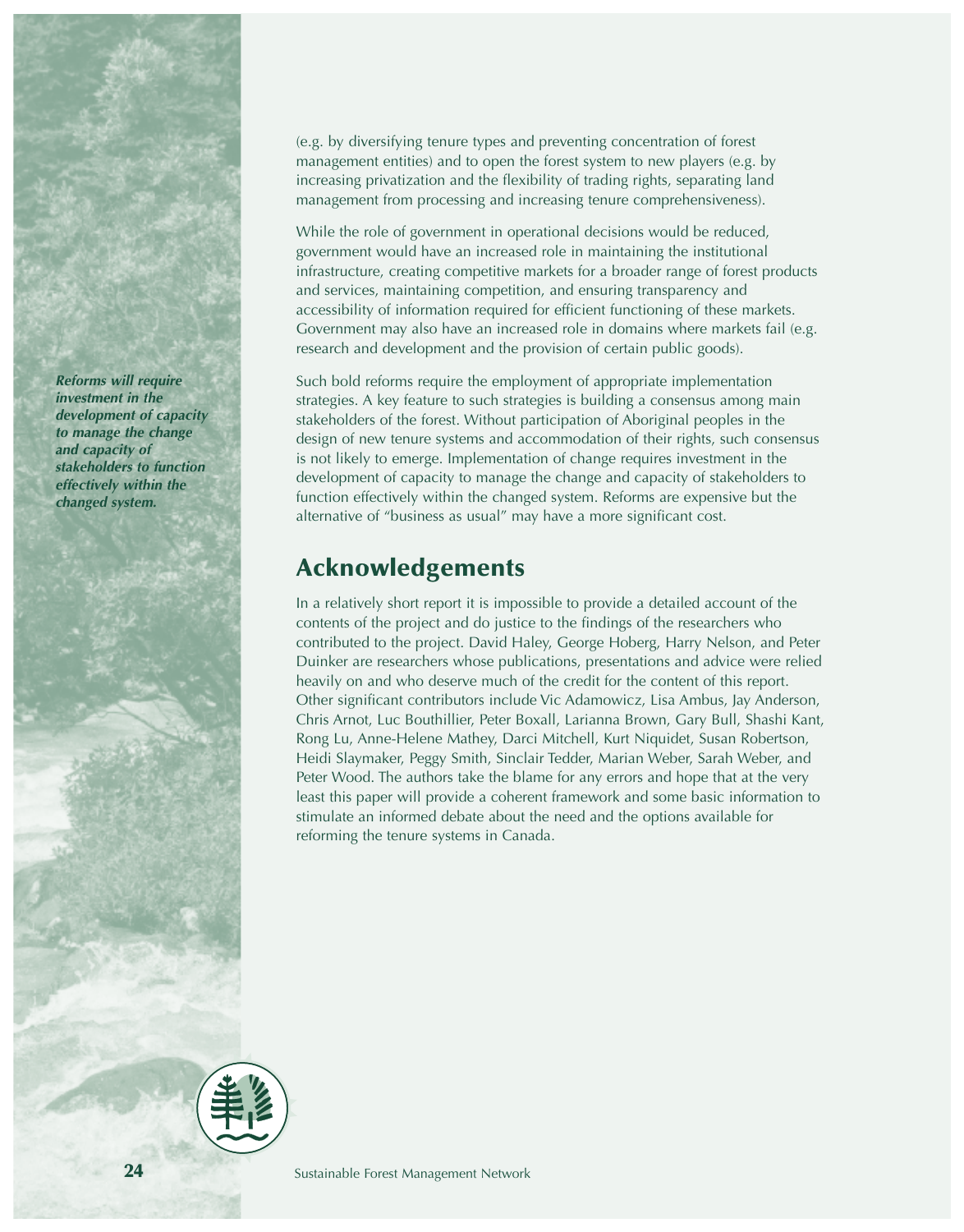# **References**

- *Alberta Wilderness Association, Albertans for a Wild Chinchaga, Canadian Parks and Wilderness Society – Edmonton Chapter, and the Federation of Alberta Naturalists. 2001. Structural Impediments to FSC Certification in Alberta: Overcoming Barriers to Well-Managed Forests. Available at http://www.borealcentre.ca/reports/imped/imped.html [Accessed January 8, 2009].*
- *Ambus, L. 2008. Community Tenure. Presentation to the Forest Tenure National Workshop, June 9-10, Vancouver, BC.*
- *Anderson, J. 2008. Economics of Priority Use Zoning. PhD Thesis. Department of Rural Economy, University of Alberta. 133 pgs.*
- *Arnot, C. 2007. Perceived tenure security and incentives for investment in Canadian forest tenures: A literature review and empirical analysis. MSC Thesis, Department of Rural Economy, University of Alberta, 105 pgs.*
- *Bell, S. 2002. Economic Governance and Institutional Dynamics. Melbourne, Australia: Oxford University Press.*
- *Bombay, H. 2008. Aboriginal Perspectives. Panel at the Forest Tenure National Workshop, June 9-10, University of British Columbia, Vancouver, BC.*
- *Boyd, R.G. and W.F. Hyde. 1989. Forest Sector Intervention: The Impacts of Regulation on Social Welfare. Ames: Iowa State University Press. 295 pgs.*
- *British Columbia Ministry of Forests [BC MoF]. 1997. Timber Tenure System in British Columbia. BC Ministry of Forests, Victoria, BC. 17 pgs.*
- *British Columbia Ministry of Forests [BC MoF]. 2004. Market Based Forestry Reforms to Enhance Access to Timber Backgrounder. January 2004. BC Ministry of Forests, Victoria, BC.*
- *British Columbia Ministry of Forests and Range. 2008. Forest Tenure: A discussion. April 16, 2008. BC Ministry of Forests, Victoria, BC.*
- *Canadian Forest Innovation Council. 2004. Model of Sustainability: A Consolidated Report from the Sustainability Task Force, the Cost Cutting Task Force and the New Products and Processes Task Force. May 10, 2004.*
- *Canadian Forest Service [CFS]. 2007. The state of Canada's forests 2006-2007. Natural Resources Canada, Canadian Forest Service, Ottawa, ON.*
- *Canadian Forest Service [CFS]. 2008. The state of Canada's forests 2007-2008. Natural Resources Canada, Canadian Forest Service, Ottawa, ON.*
- *Clarke, J. 1997. Logging Costs Skyrocketing in BC. Logging and Sawmilling Journal May 1997. Vancouver, BC.*
- *Duinker, P. and L. Trevisan. 2003. Adaptive management: progress and prospects for Canadian Forests. In Towards Sustainable Management of the Boreal Forest. P. Burton, C. Messier, D. Smith and W. Adamowicz, editors. NRC Research Press, Ottawa, ON.*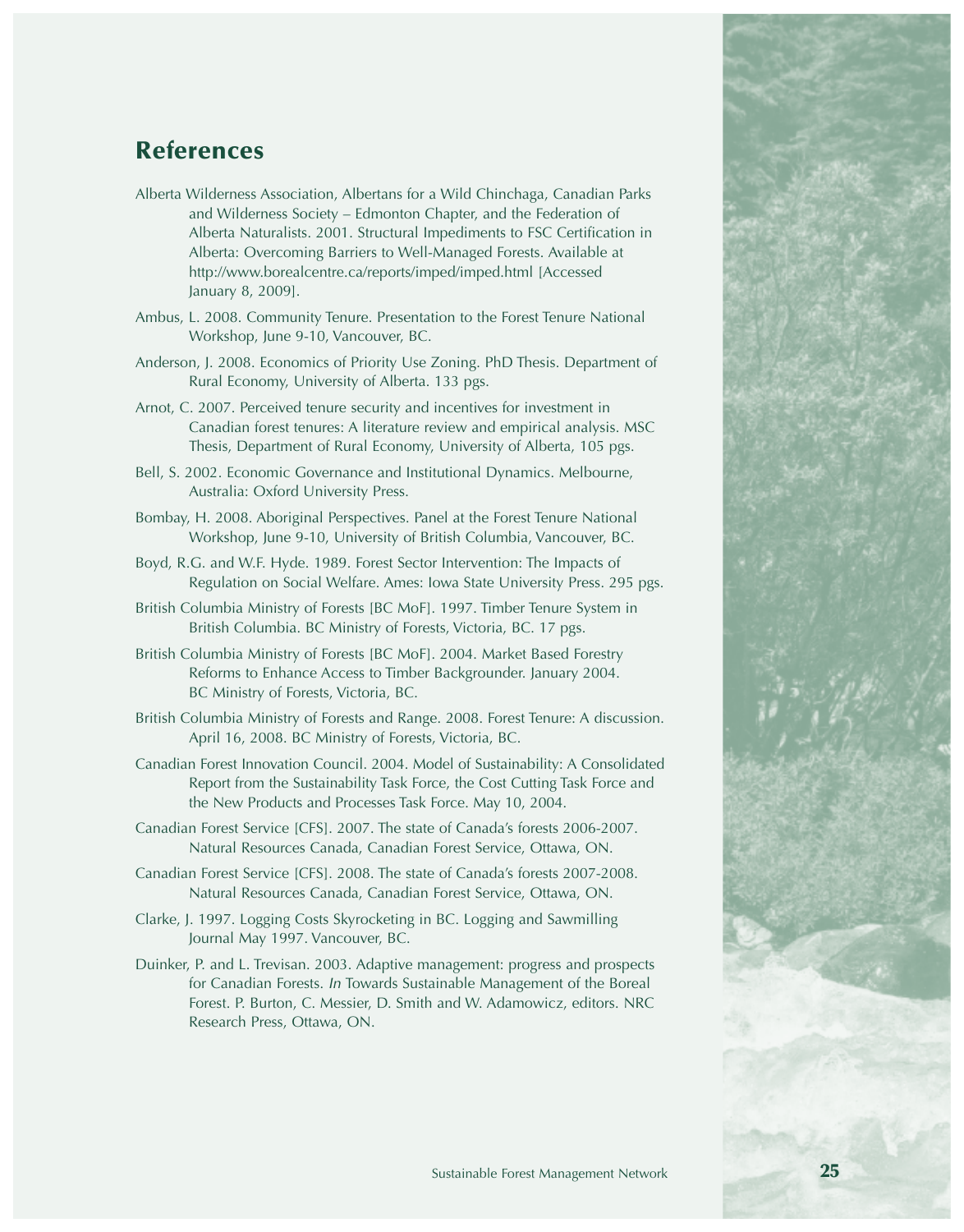

- *Golec, P.J. and M.K. Luckert. 2008. Would harmonizing public forest policies, criteria and indicators and certification improve progress towards sustainable forest management? A case study in Alberta, Canada. The Forestry Chronicle 84(3): 410-419.*
- *Gunningham, N. and Sinclair, D. 1999. Designing Smart Regulation. Available at http://www.oecd.org/dataoecd/18/39/33947759.pdf.*
- *Haley, D. 1986. The Forest Tenure System as a Constrain on Efficient Timber Management: Problems and Solutions. Canadian Public Policy 11: 325-320.*
- *Haley, D. 1996. Paying the Piper: The cost of the British Columbia Forest Practices Code. RPF Forum 3(5): 26-28.*
- *Haley, D. 2008. Interprovincial comparisons Crown forest tenures. Paper presented at the Forest Tenure National Workshop, June 9-10, University of British Columbia, Vancouver, BC.*
- *Haley, D., G. Hoberg, and M.K. Luckert. 2005. Crown forest tenure in Canada. An interim report prepared for the British Columbia Ministry of Forests. February 2005. Victoria, BC.*
- *Haley, D. and M.K. Luckert. 1990. Forest Tenures in Canada: A Framework for Policy Analysis. Information Report E-X-43, Forestry Canada, Ottawa, ON.*
- *Haley, D. and H. Nelson. 2007. Has the time come to rethink Canada's Crown forest tenure systems? The Forestry Chronicle 83(5):630-641.*
- *Haley, D., Nelson, H. and I. Vertinsky. 2006. Forest tenures; Design principles for a sustainable forest sector. Report prepared for the Canadian Forest Service, Ottawa, ON. March 28, 2006.*
- *Hoberg, G. 2008. The changing governance context. Presentation at the Forest Tenure National Workshop, June 9-10, University of British Columbia, Vancouver, BC.*
- *Howlett, M. and J. Rayner. 2001. The Business and Government Nexus: Principal Elements and Dynamics of the Canadian Forest Policy Regime. Canadian Forest Policy: Adapting to Change. ed. Howlett, M. Toronto: University of Toronto Press.*
- *Kant, S. 2010a. Recent Global Trends in Forest Tenures. Forestry Chronicle 85(6): 849-858.*
- *Kant, S. 2010b. Sale of Canada's public forests: Economically non-viable option. Forestry Chronicle 85(6): 841-848.*
- *Kruger, C. 2010. Public Preferences for SFM: Case Studies in Tenure Policy and Forest Certification. MSC Thesis, Department of Rural Economy, University of Alberta, 133 pgs.*
- *Lindquist, E. and A. Wellstead. 2001. Making Sense of Complexity: Advance and Gaps in Comprehending the Canadian Forest Policy Process. Canadian Forest Policy: Adapting to Change. ed. Howlett, M. Toronto: University of Toronto Press.*

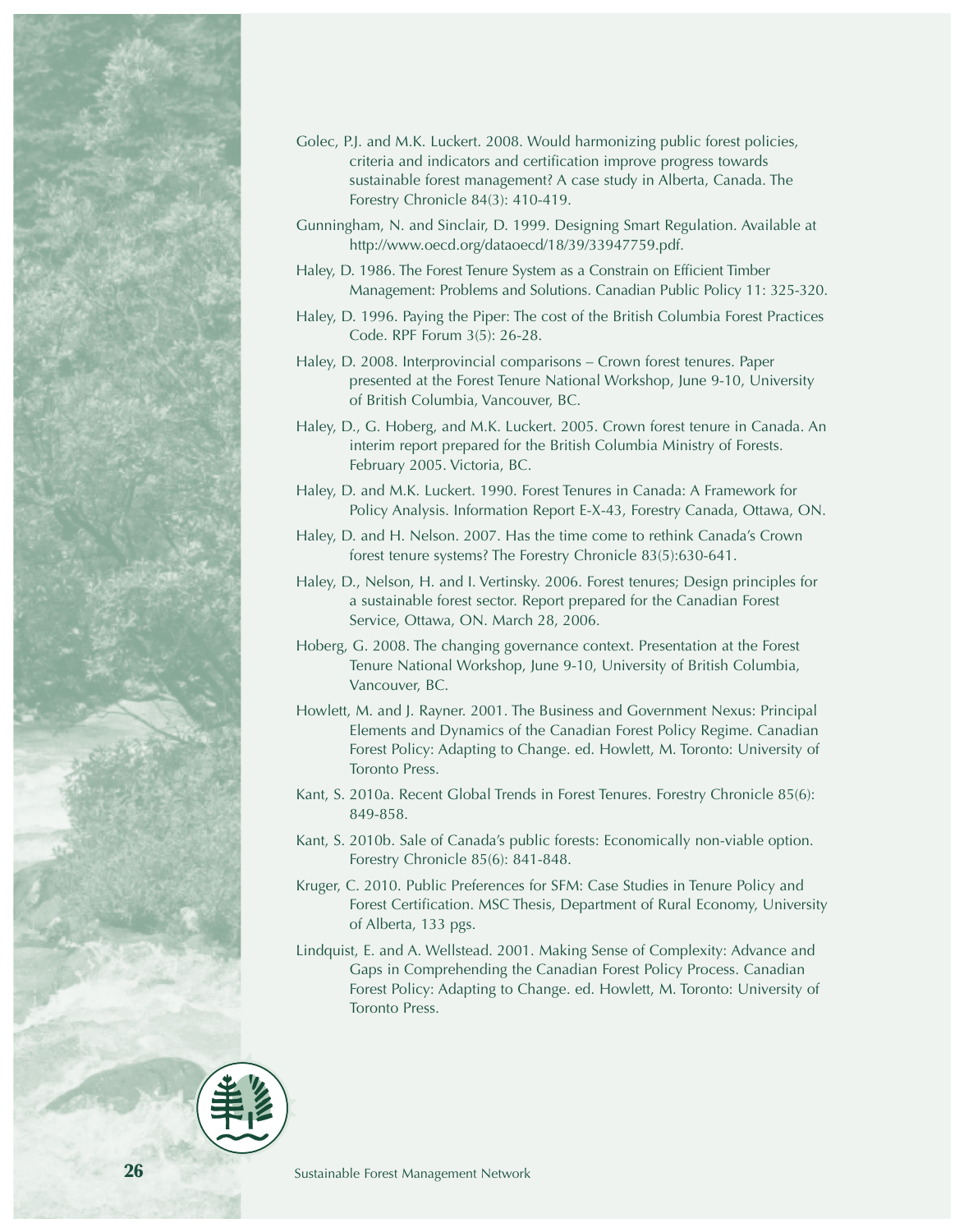- *Luckert, M.K. 1993. Property Rights for Changing Forest Values: A Study of Mixed Wood Management in Canada. Canadian Journal of Forest Research 23(4): 688-699.*
- *Luckert. M.K. 1999. Are Community Forests the Key to Sustainable Forest Management?: Some Economic Considerations. Forestry Chronicle 75(5): 789-792.*
- *Luckert, M.K. 2010 (In Press). Canadian Forest Tenures for the Future: Towards Adaptive Sustainable Forest Management. In The Future of Canada's Forests and Forest Sector: Advancing the Strategic Conversation. Edited by P. Duinker, J. Fyles, G. Hoberg, and C. Frittaion. UBC Press, Vancouver, BC.*
- *Luckert, M.K. and J.T. Bernard. 1993. What is the Value of Standing Timber?: Difficulties in Merging Theory with Reality. Forestry Chronicle. 69(6): 680-685.*
- *Luckert, M.K. and P. Boxall. 2009. Institutional Vacuums in Canadian Forest Policy: Can Criteria & Indicators and Certification of Sustainable Forest Management Fill the Void? Forestry Chronicle 85(2): 277-284.*
- *Luckert, M.K. and D. Haley. 1990. The Implications of Various Silvicultural Funding Arrangements for Privately Managed Public Forest Land in Canada. New Forest 4: 1-12.*
- *Luckert, M.K. and D. Haley. 1993. Canadian Forest Tenures and the Silvicultural Investment Behavior of Rational Firms. Canadian Journal of Forest Research 23: 1060-1064.*
- *Luckert, M.K., D. Haley, and G. Hoberg. 2010 (under review). Canadian tenure policies for sustainable forest management.*
- *Luckert, M.K. and I. Vertinsky. 2007. Forest Privatization Should not be Censored from Debates about Forest Tenure Policies. Forestry Chronicle (83) 6: 790-791.*
- *McFarlane, B.L. and P.C. Boxall. 2000. Forest values and attitudes of the public, environmentalists, professional foresters and members of public advisory groups in Alberta. Northern Forestry Centre Information Report NOR-X-374. Edmonton, AB.*
- *National Round Table on the Environment and the Economy (NRTEE). 2005. Boreal Futures: Governance, Conservation and Development in Canada's Boreal. National Round Table on the Environment and the Economy, Ottawa, ON.*
- *Nelson, H. 2008. Alternative Tenure Approaches to Achieve Sustainable Forest Management: Lessons for Canada. Sustainable Forest Management Network. Edmonton, Alberta.*
- *Nelson, H. and I. Vertinsky, 2005. The U.S.-Canada Softwood Lumber Dispute. North America Financial Integration. ed. A. Rugman, vol 10 Research in Global Strategic Management. Oxford: Elsevir.*

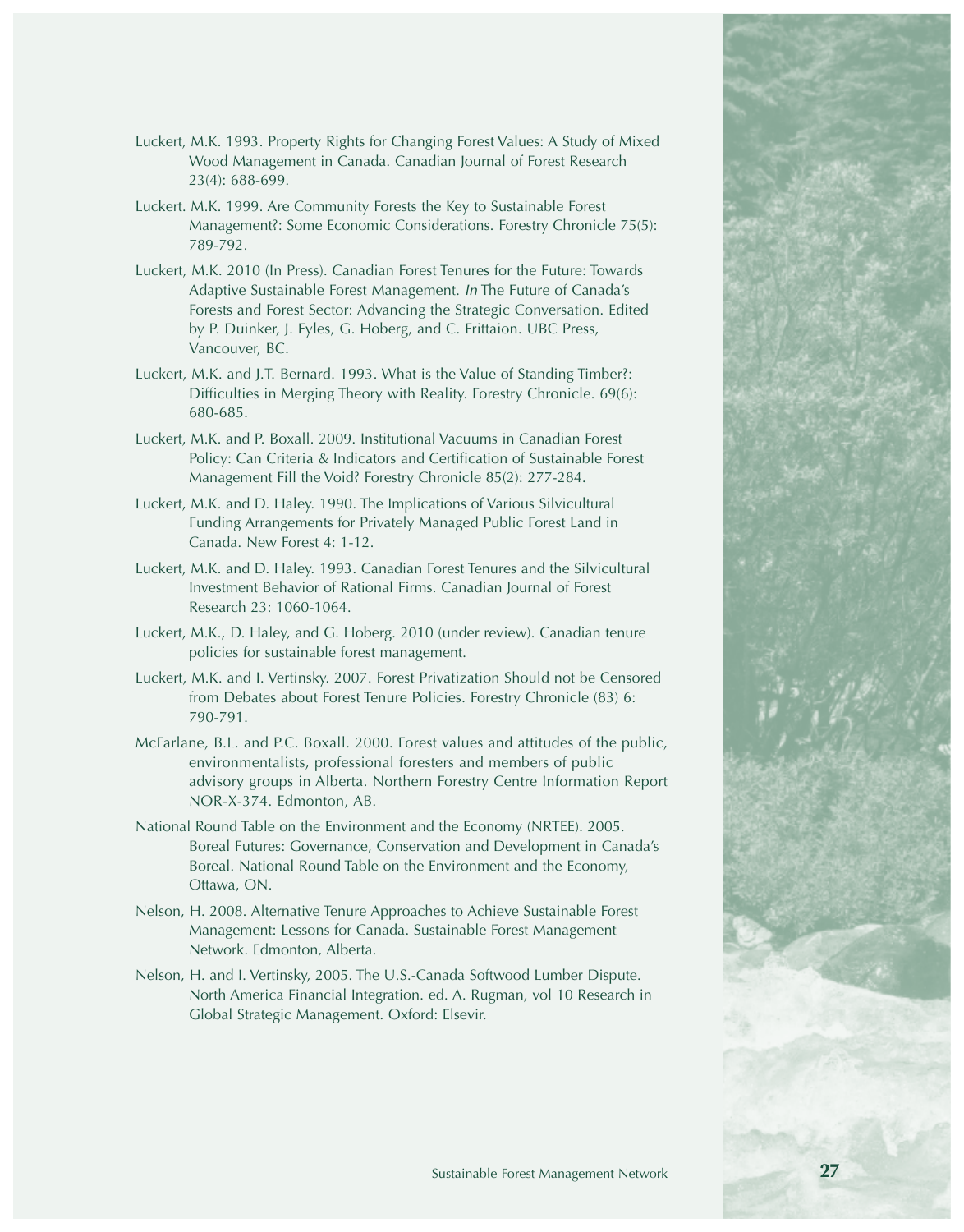

- *Nelson, H. and I. Vertinsky, 2005. Corporatization and Privatization in New Zealand State Forests. FEPA Working Paper. December, The Forest Economics and Policy Analysis Research Unit. The University of British Columbia, Vancouver, BC.*
- *Nelson H., W. Nikolakis, I. Vertinsky, and P. Vertinsky. 2008. Resolving a Persistent Disagreement Among Friends: A Case Study of Canada-U.S. Softwood Lumber Dispute. In Coping with Crisis: Conflict Management and Resolution. (eds. S. Barzilai, A. Churchman, and H. Zysblat). Jerusalem: Hebrew University Magnes Press.*
- *Niquidet, K., Nelson H. and I. Vertinsky 2007. Pricing the Social Contract in the British Columbian Forest Sector. The Canadian Journal of Forest Research 37: 2250-2259.*
- *Pearse, P.H. 1998. Economic Instruments for promoting Sustainable Forestry: Opportunities and Constraints. In The Wealth of Forests: Market, Regulation and Sustainable Forestry. ed. C. Tollefson. UBC Press. Vancouver, BC. Pp 19-41.*
- *Pearse, P.H. 2001. Ready for Change: Crisis and Opportunity in the Coast Forest Industry. A report to the Minister of Forests on British Columbia's Coastal Forest Industry. November 2001. Vancouver, BC.*
- *Pricewaterhouse Coopers and International WOOD Markets Research Inc. 2003. Global Lumber/Sawn Wood Cost Benchmarking Report. Available at: http://www.pwc.com/extweb/pwcpublications.nsf/docid/BA4B14B4A54C DD7D85256D83006F6586?OpenDocument.*
- *Rodrigues, P.M.J., Luckert, M.K., Lieffers, V. and V. Adamowicz. 1998. Economic Analysis of Ecologically Based Mixedwood Silviculture at the Stand Level. Project report to the Environmental Protection and Enhancement Fund, Alberta Environmental Protection. Edmonton, AB. 122 pgs.*
- *Ross and Smith. 2002. Accommodation of Aboriginal rights: the need for an Aboriginal forest tenure. Sustainable Forest Management Network, Edmonton, AB.*
- *Scott, A.D. and J. Johnson. 1983. Property rights: developing the characteristics of interests in natural resources. Discussion paper no. 84-26. The University of British Columbia, Department of Economics. Vancouver, BC. 52 pgs.*
- *Stanbury, W.T. and Vertinsky, I. 1998. Governing Instruments for Forest Policy in British Columbia: A Positive and Normative Analysis. In The Wealth of Forests: Market, Regulation and Sustainable Forestry. ed. Tollefson, C. UBC Press. Vancouver, BC. Pp.42-77.*
- *Stevenson, M.G. and P. Perreault. 2008. Capacity for What? Capacity for Whom? Aboriginal Capacity and Canada's Forest Sector. Sustainable Forest Management Network, Edmonton, Alberta.*

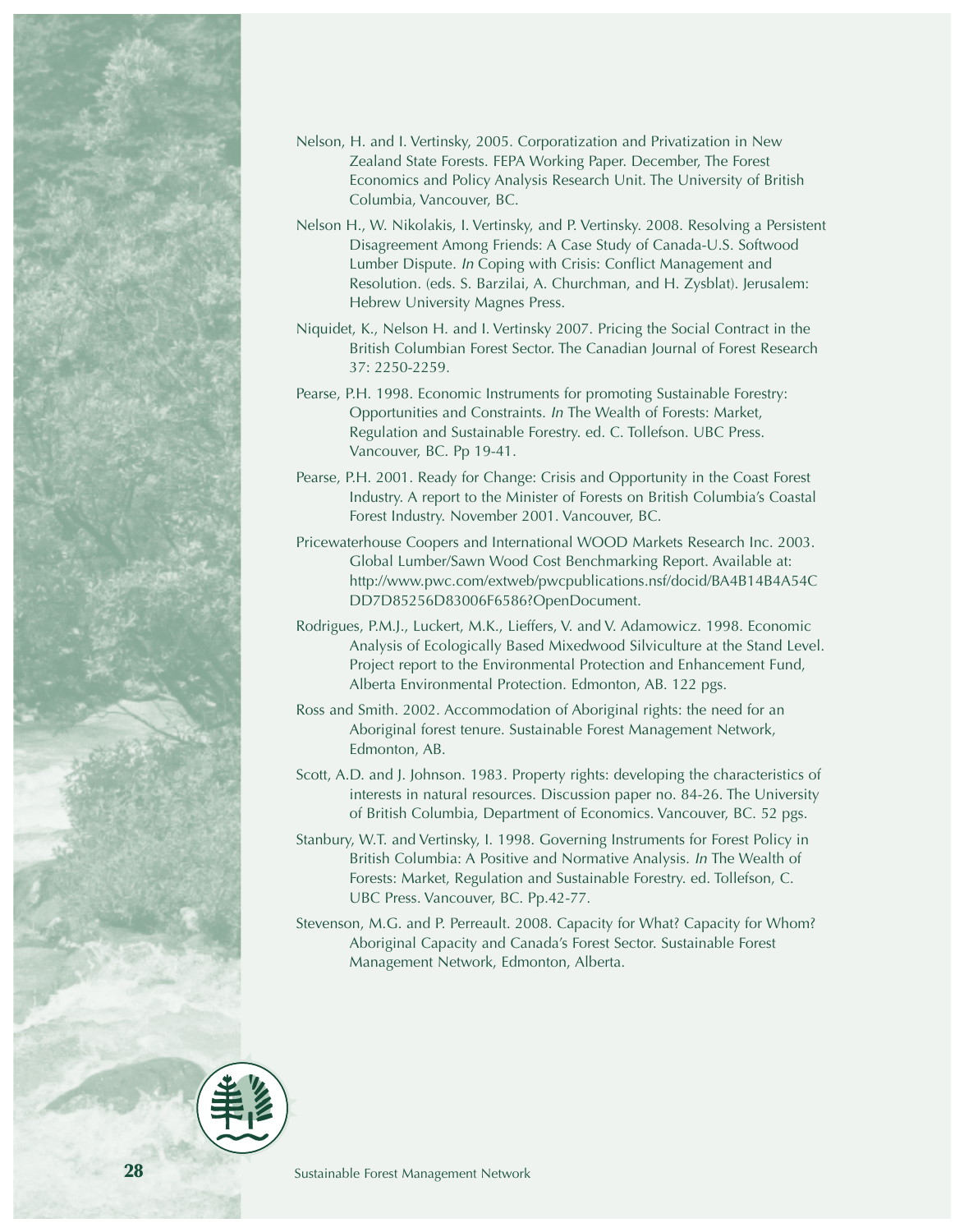- *Tan, A.L. 2003. On the Ground. Forest certification: Green stamp of approval or rubber stamp of destruction. Report commissioned by Forest Ethics, Greenpeace and the Sierra Club of Canada. Available at: http://www.greenpeace.org/raw/content/canada/fr/documents-et liens/documents/on-theground-forest-certifi.pdf (accessed on January 8, 2009).*
- *Tollefson, C. 2008. Aboriginal perspectives. Panel at the Forest Tenure National Workshop, June 9-10, University of British Columbia, Vancouver, BC.*
- *United Nations World Commission on Environment and Development, 1987. Our Common Future. United Nations, New York.*
- *van Kooten, G.C. 1994. Cost-benefit Analysis of BC's Proposed Forest Practices Code. BC Council of Forest Industries, Vancouver, BC.*
- *Vertinsky, I. and M. Luckert. 2009. The Future of Forest Tenure Systems in Canada. In Tomorrow's Forests, Spring: 4-5. Sustainable Forest Management Network, Edmonton, AB.*
- *Weber, M. and V. Adamovicz. 2002. Tradable Land-Use Rights for Cumulative Environmental Effects Management. Canadian Public Policy 28.*
- *Williamson, T. 2005. Effects of climate change and uncertainty on timber benefits and optimal harvest decisions using risk-programming models. PhD Thesis. Department of Rural Economy, University of Alberta, Edmonton, AB. 272 pgs.*